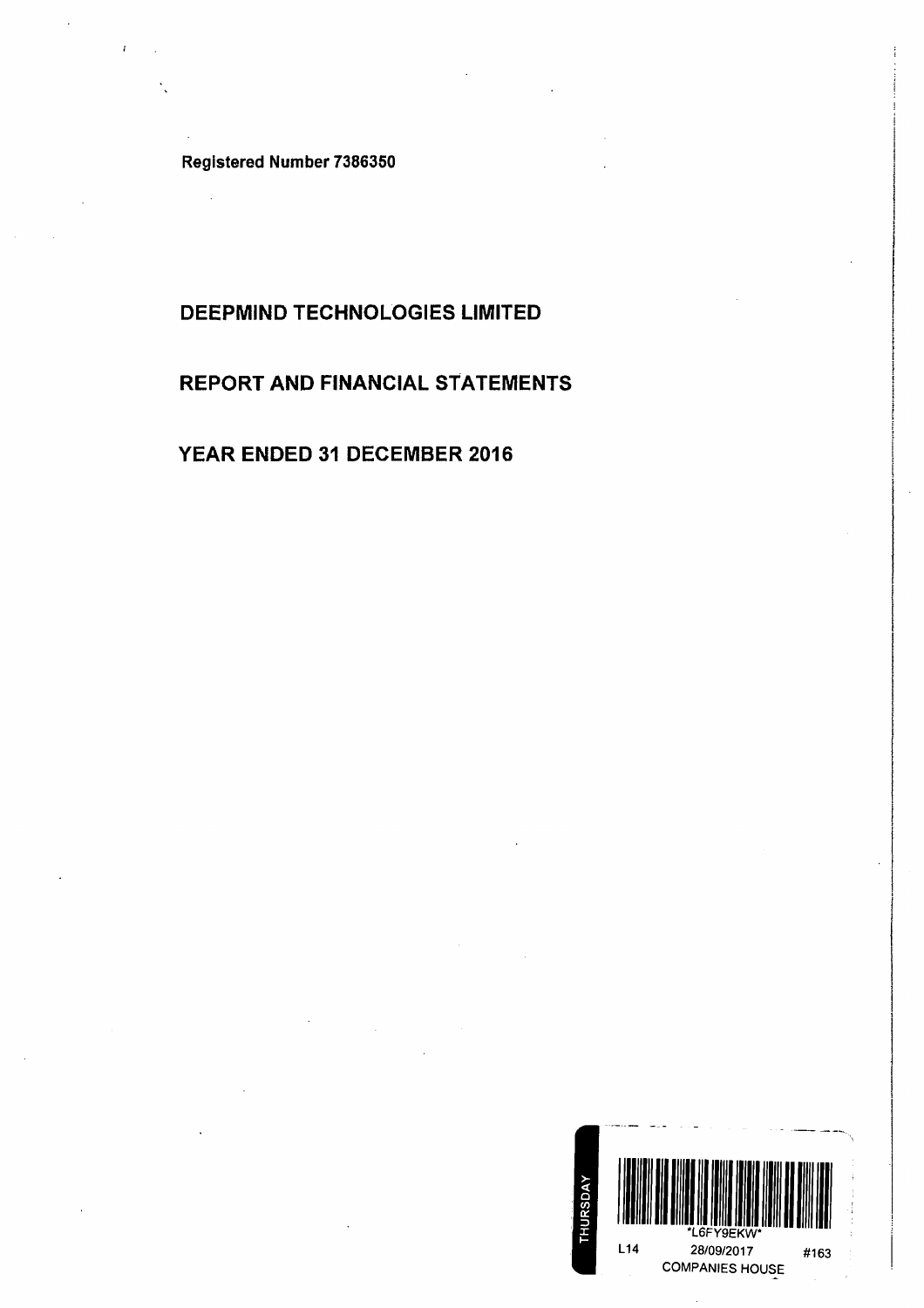## DEEPMIND TECHNOLOGIES LIMITED<br>And Linux Limited Andrews Contract Contract Contract Contract Contract Contract Contract Contract Contract Contract Contract Contract Contract Contract Contract Contract Contract Contract Cont

 $\sim$   $\sim$ 

## CONTENTS

 $\sim$ 

|                                     | PAGE(S)        |
|-------------------------------------|----------------|
| <b>STRATEGIC REPORT</b>             | $\overline{2}$ |
| <b>DIRECTORS' REPORT</b>            | $3 - 5$        |
| <b>INDEPENDENT AUDITOR'S REPORT</b> | $6 - 7$        |
| STATEMENT OF COMPREHENSIVE INCOME   | 8              |
| STATEMENT OF FINANCIAL POSITION     | 9              |
| STATEMENT OF CHANGES IN EQUITY      | 10             |
|                                     |                |

 $\mathcal{L}^{\mathcal{L}}$ 

 $\mathcal{L}_{\text{max}}$ 

NOTES TO THE FINANCIAL STATEMENTS  $11 - 22$ 

 $\label{eq:2.1} \mathcal{L}(\mathcal{L}^{\mathcal{L}}_{\mathcal{L}}(\mathcal{L}^{\mathcal{L}}_{\mathcal{L}})) = \mathcal{L}(\mathcal{L}^{\mathcal{L}}_{\mathcal{L}}(\mathcal{L}^{\mathcal{L}}_{\mathcal{L}})) = \mathcal{L}(\mathcal{L}^{\mathcal{L}}_{\mathcal{L}}(\mathcal{L}^{\mathcal{L}}_{\mathcal{L}}))$ 

 $\sim 10$ 

 $\mathbf{1}$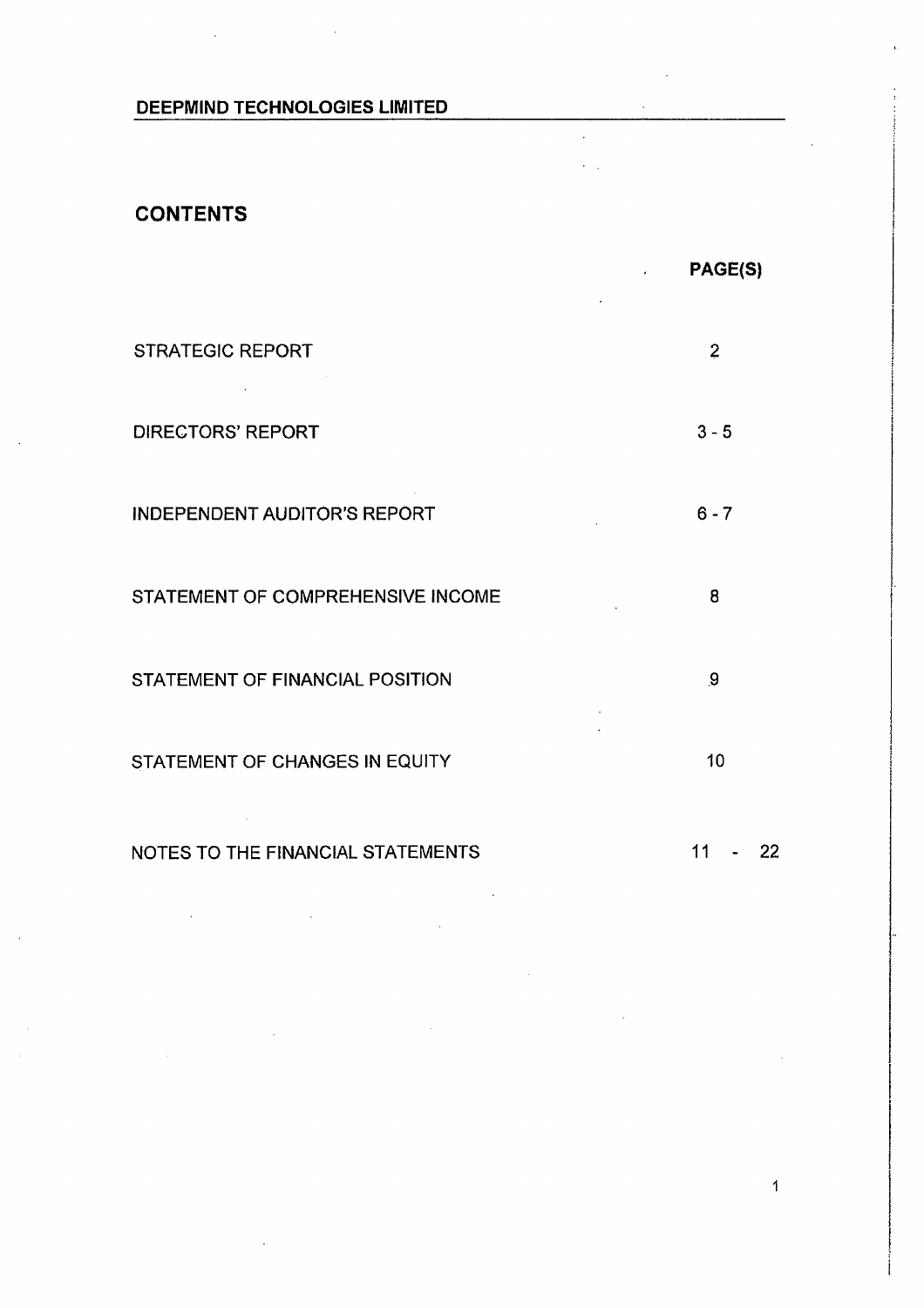## Strategic Report For the year ended 31 December 2016

The Directors present their strategic report of Deepmind Technologies Limited (the "Company') for the year ended 31 December 2016.

#### Review of the business

The Company specialises in the research and application of cutting edge machine leaming, including the provision of technical services to other companies.

In April 2016, the Company acquired the entire share capital of Hark Health Solutions Limited, a company incorporated in the United Kingdom, for cash consideration of £1.4 million. At 31 December 2016, the value of investmént was impaired by £639,505.

During the year, the Company impaired patents and acquired technology amounting to £414,856.

The key financial and other performance indicators for the period from <sup>1</sup> January 2016 to 31 December 2016 were as follows:

Turnover increased from Enil to £40 milllon in the year, an increase of £40 million representing technical service fees from other group undertakings.

Administrative expenses increased from £54 million to £164 million, an increase of £110 million In the year. The increase relates to a rise in employment, payroll costs and related charges.

The statement of comprehensive income and the statement of financial position are set out on pages 8 and 9 respectively. The joss for the financial year of £94 million has been added to the shareholders' deficit.

#### Principal risks and uncertainties

Machine learning research and application is an emerging market characterised by continuous change and intense competition. As a result, the Company will continue to face risks and uncertainties, which may have a significant impact on its ability to achieve continued success within its market. To mitigate this risk the Company follows a well-informed risk based approach for decision making.

By order of fhe board "

**Director** Kenneth H. Yi<br>Director<br>Date: 06.09. 0017.

 $\frac{1}{1}$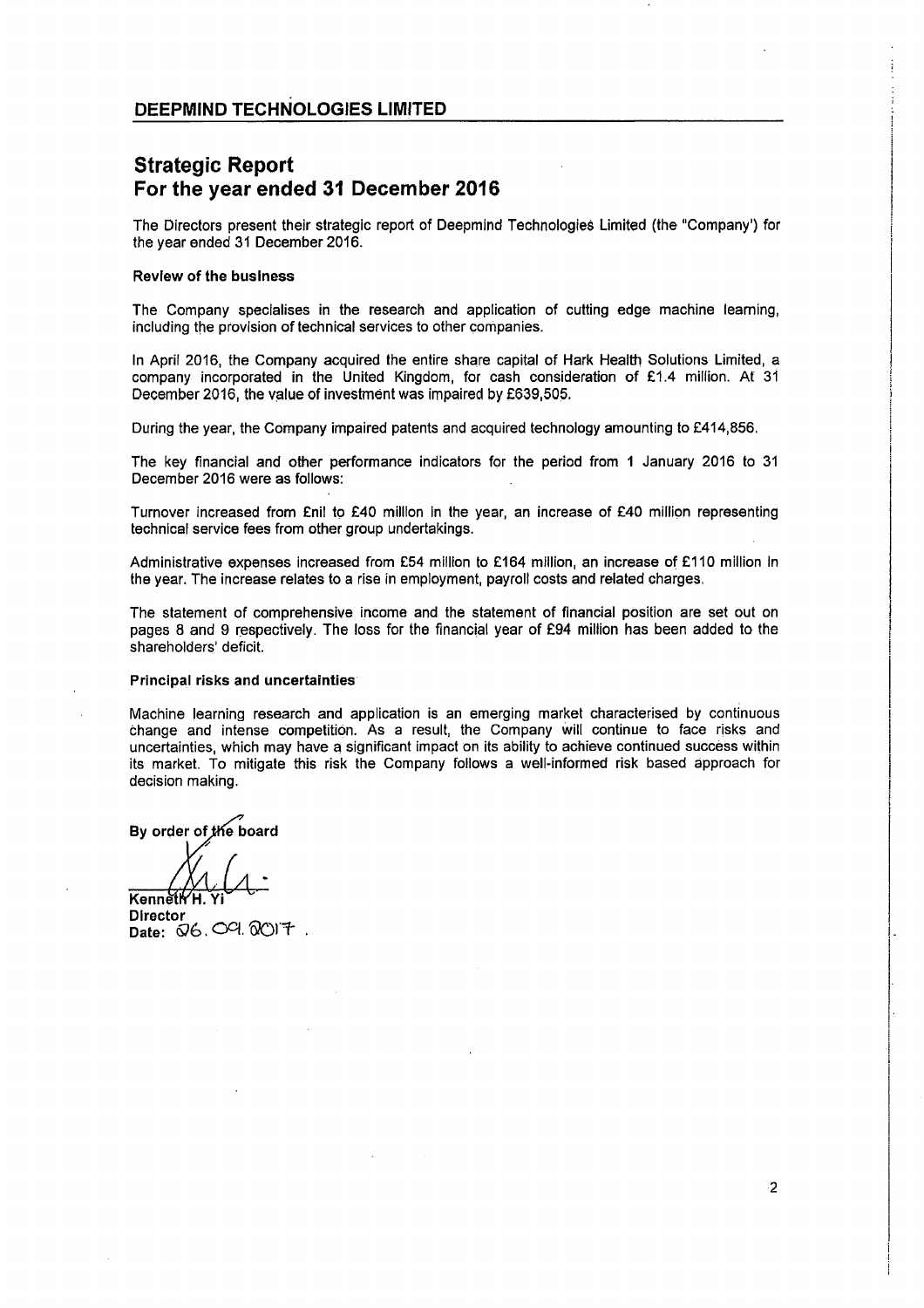## Directors' Report For the year ended 31 December 2016

The directors present their report of the Company for the year ended 31 December 2016.

## **Directors**

The Directors who held office during the year and up to the date of this report were:

Ronan Harris Kenneth Yi Daniel <sup>J</sup> Brunton (resigned 7 June 2016)

#### Company secretary

The company secretary for the year and up to the date of this report is Taylor Wessing Secretaries Ltd.

#### Political and charitable contributions

During the year the Company made no political donations (31 December 2015: £nil) and made charitable donations and sponsorship of £307,578 (31 December 2015: Enil).

#### Research and development

The Company specialises in the research and application of cutting edge machine learning, including the provision of technical services to other companies. The revenue associated with those activities during the financial period is £40 million representing technical service fees from other group undertakings (31 December 2015: £nil).

#### Future developments

There are no future changes anticipated in the business of the company at this time.

#### Results and dividends

The Company's loss for the financial period is £94 million (31 December 2015: £54 million). The directors do not propose the payment of a dividend for the year (31 December 2015: £nil).

## Investment in subsidiary during the year

On 14 April 2016, the Company acquired 100% of the voting shares of Hark Health Solutions Limited, a company incorporated in the United Kingdom, for cash consideration of £1.4 million. Hark Health Solutions Limited is a business in the technology sector. At 31 December 2016, the value of investment was Impaired by £639,505.

#### Going Concern

The Company's business activities, together with the factors likely to affect its future development and position, are set out in the Directors' Report.

The directors of the Company have received written assurances from the intermediate parent undertaking, Google Inc., that it will continue to provide adequate financial support to the Company for a period of at least twelve months from the date of approval of these financial statements to enable the Company to discharge its financial obligations to all creditors as they fall due.

On this basis, the directors are satisfied that the Company has adequate resources to continue in operational existence for the foreseeable future. The Company therefore continues to adopt the going concern basis in preparing its financial statements.

j.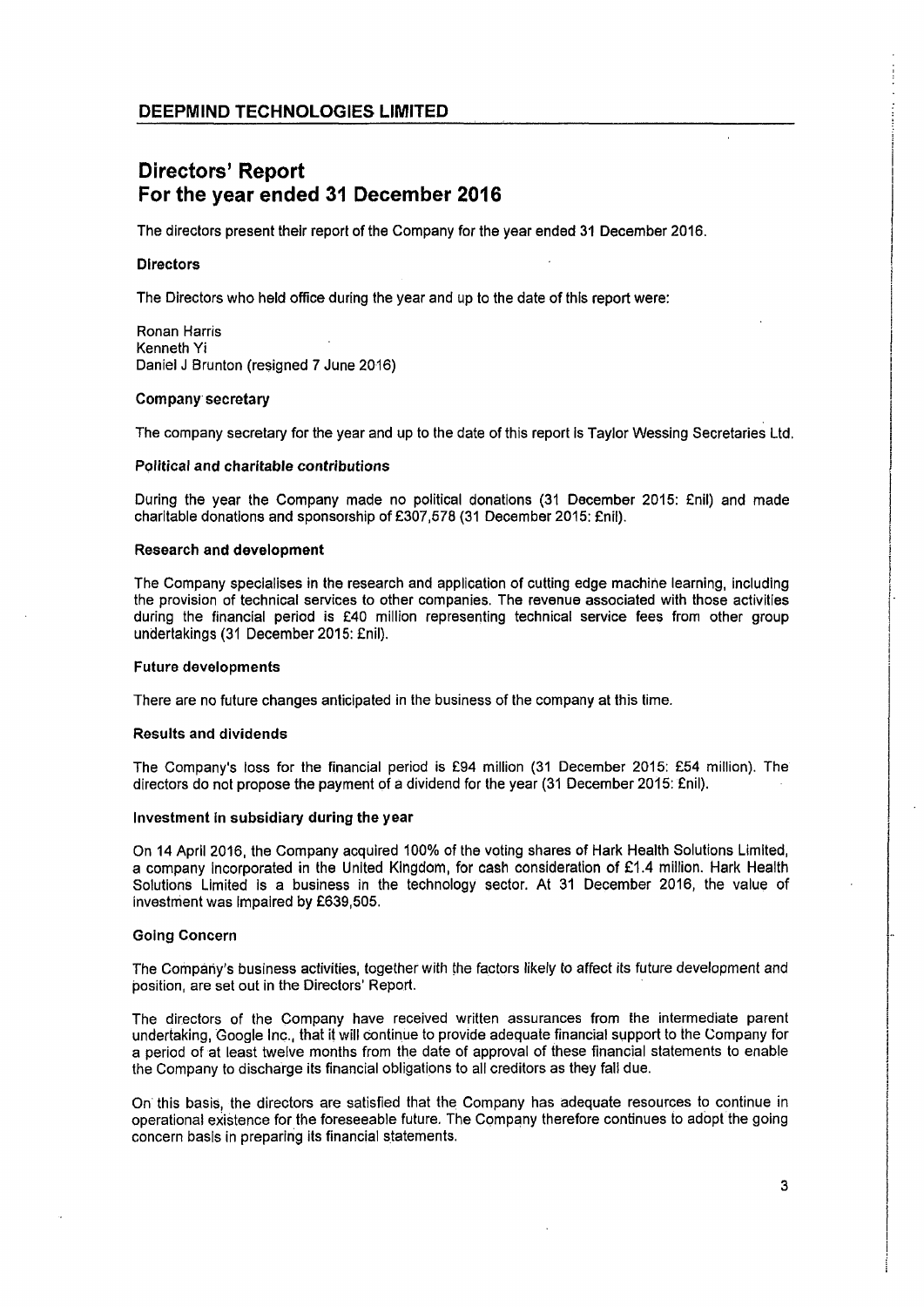## Directors' Report (continued) For the year ended 31 December 2016

### Events since year end date

There were adjusting events subsequent to year end which have been recognised in the financial statements. Those adjusting events have been appropriately adjusted in these Financial Statements and disclosed under note 7.

Except for the events mentioned above, there were no other significant events that require to be adjusted or to be disclosed that occurred after 31 December 2016.

#### Qualifying third party indemnity provisions

A qualifying third party indemnity provision as defined in section 232(2) of the Companies Act 2006is in force for the benefit of each of the directors in respect of liabilities incurred as a result of their office, to the extent permitted by law. In respect of those liabilities for which directors may not be indemnified, a directors' and officer liability insurance policy was maintained by Alphabet Inc. group from the acquisition date.

#### Statement of directors' responsibilities

The directors are responsible for preparing the Strategic Report, Directors' Report and the Financial Statements in accordance with applicable law and regulations.

Company law requires the directors to prepare financial statements for each financial period. Under that law the directors have elected to prepare the financial statements in accordance with United Kingdom Generally Accepted Accounting Practice (United Kingdom Accounting Standards and applicable law), including Financial Reporting Standard 101 Reduced Disclosure Framework (FRS 101). The Company's sole shareholder was notified of and did not object to the use of the EU-adopted IFRS disclosure exemptions.

Under Companylaw the directors must not approve the financial statements unless they are satisfied that they give a true and fair view of the state of affairs of the Company and ofthe profit or loss of the Company for that financial period.

in preparing these financial statements, the directors are required to:

- Select suitable accounting policies and then apply them consistently;
- Make judgments and estimates that are reasonable and prudent;
- State whether applicable accounting standards have been followed, subject to any material departures disclosed and explained in the financial statements; and
- Prepare the financial statements on the going concern basis unless it is inappropriate to presume that the Company will continue in business.

The directors are responsible for keeping adequate accounting records that are sufficient to show and explain the Company's transactions and disclose with reasonable accuracy at any time the financial position of the Company and enable them to ensure that the financial statements comply with the Companies Act 2006. They are also responsible for safeguarding the assets of the Gompany and hence for taking reasonable steps for the prevention and detection of fraud and other irregularities.

 $\mathbf{I}$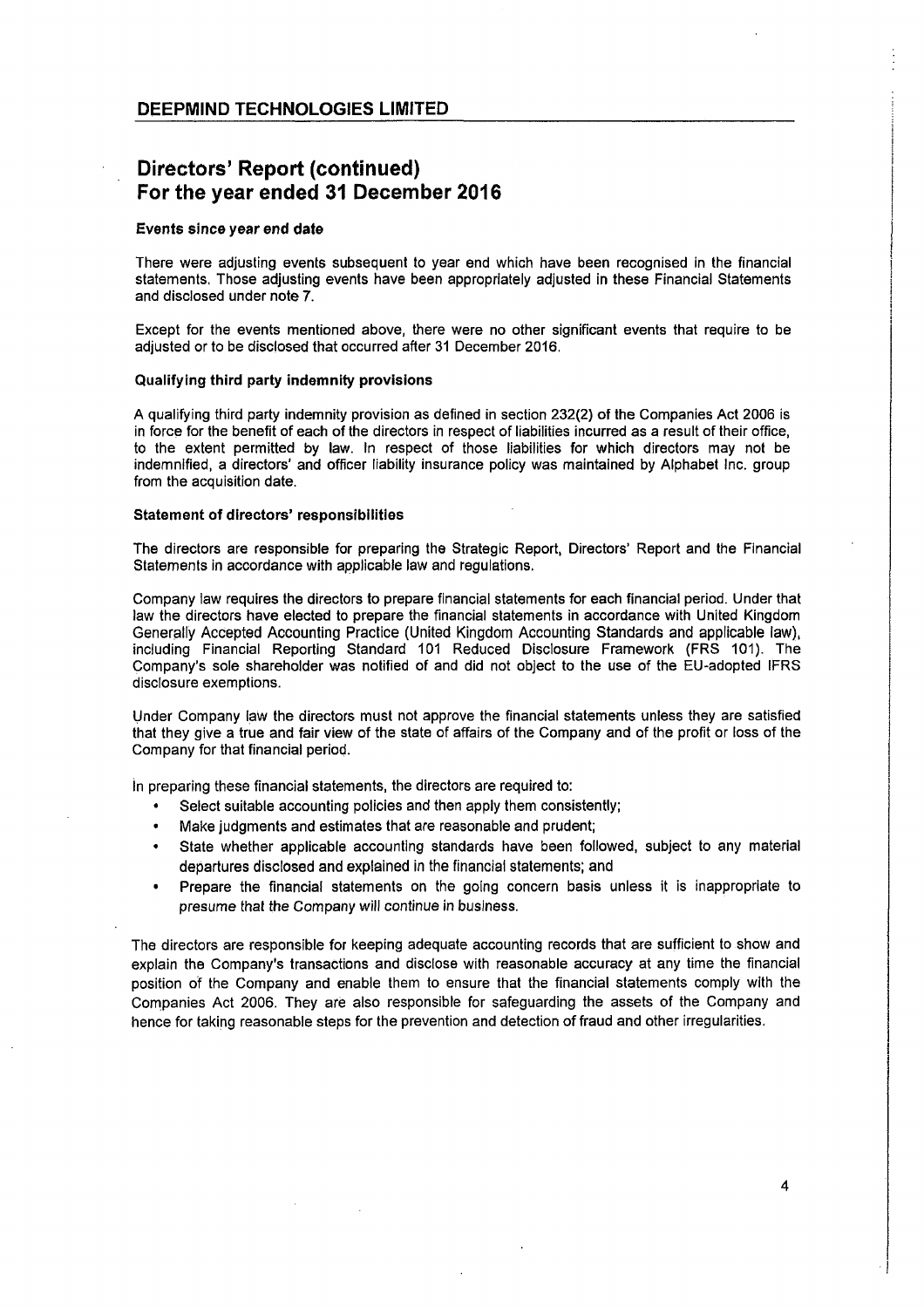## Directors' Report (continued) For the year ended 31 December 2016

### Disclosure of information to auditors

The directors confirm that, so far as each person who was a director at the date of approving this report is aware, there is no relevant audit information, being information needed by the auditor in connection with preparing this report, of which the auditor is unaware. Having made enquiries of fellow directors and the Company's auditor, the directors have taken all the steps that they are obliged to take as a director in order to make themselves aware of any relevant audit information and to establish that the auditor is aware of that information.

## **Reappointment of auditors**

In accordance with Section 485 of the Companies Act 2006, a resolution is to be proposed at the Annual General Meeting for appointment of Ernst and Young as auditor of the Company.

By order of the board

Kenneth<sup>[4]</sup>

Director  $Date: 26.09. 0017$ .

 $\begin{array}{c} \hline \end{array}$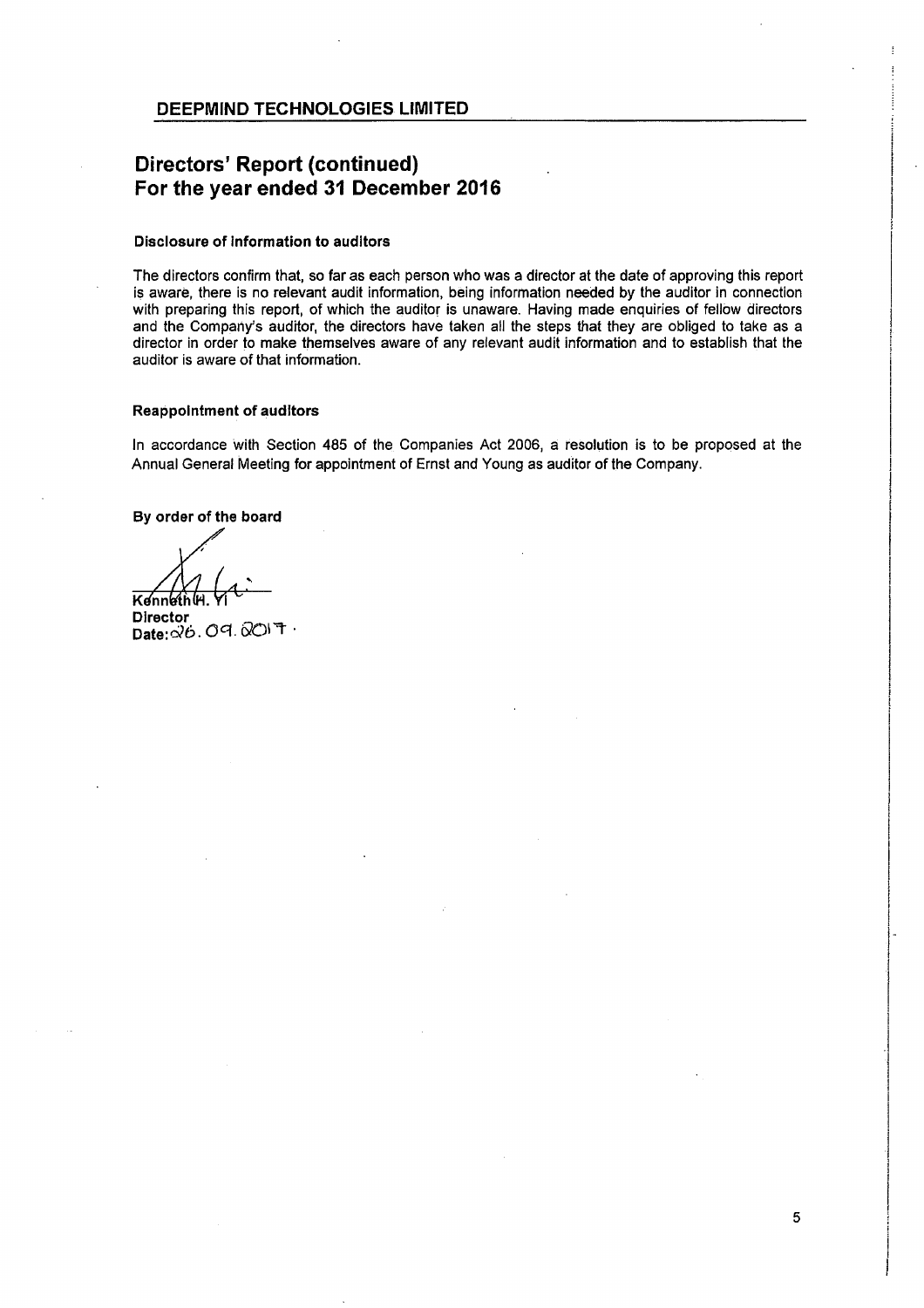



## INDEPENDENT AUDITOR'S REPORT TO THE MEMBERS OF DEEPMIND **TECHNOLOGIES LIMITED**

Wehave audited the financial statements of Deepmind Technologies Limited for the year ended <sup>31</sup> December 2016 which comprise the Statement of Comprehensive Income, the Statement of Financial Position, the Statement of Changes in Equity and the related notes <sup>1</sup> to 18. The financial reporting framework that has been applied in their preparation is applicable law and United Kingdom Accounting Standards (United Kingdom Generally Accepted Accounting Practice), including FRS 101 "Reduced Disclosure Framework".

This report is made solely to the company's members, as a body, in accordance with Chapter 3 of Part 16 of the Companies Act 2006. Our audit work has been undertaken so that we might state to the company's members those matters we are required to state to them in an auditor's report and for no other purpose. To the fullest extent permitted by law, we do not accept or assume responsibility to anyone other than the company and the company's members as a body, for our audit work, for this report, or for the opinions we have formed.

## Respective responsibilities of directors and auditor

As explained more fully in the Directors' Responsibilities Statement set out on page 4, the directors are responsible for the preparation of the financial statements and for being satisfied that they give a true and fair view. Our responsibility is to audit and express an opinion on the financial statements in accordance with applicable law and International Standards on Auditing (UK and Ireland). Those standards require us to comply with the Auditing Practices Board's Ethical Standards for Auditors.

### Scope of the audit of the financial statements

An audit involves obtaining evidence about the amounts and disclosures in the financial statements sufficient to give reasonable assurance that the financial statements are free from material misstatement, whether caused by fraud or error. This includes an assessment of: whether the accounting policies are appropriate to the company's circumstances and have been consistently applied and adequately disclosed; the reasonableness of significant accounting estimates made by the directors; and the overall presentation of the financial statements. In addition, we read all the financial and non-financial information in the Directors' Report to identify material inconsistencies with the audited financial statements and to identify any information that is apparently materially Incorrect based on, or materially inconsistent with, the knowledge acquired by us in the course of performing the audit. If we become aware of any apparent material misstatements or inconsistencies we consider the implications for our report.

## Opinion on financial statements

In our opinion the financial statements:

- <sup>e</sup> give a true and fair view of the state of the company's affairs as at 31 December 2016 and of its loss for the year then ended;
- have been properly prepared in accordance with United Kingdom Generally Accepted Accounting Practice, including FRS 101 "Reduced Disclosure Framework", and
- have been prepared in accordance with the requirements of the Companies Act 2006.

L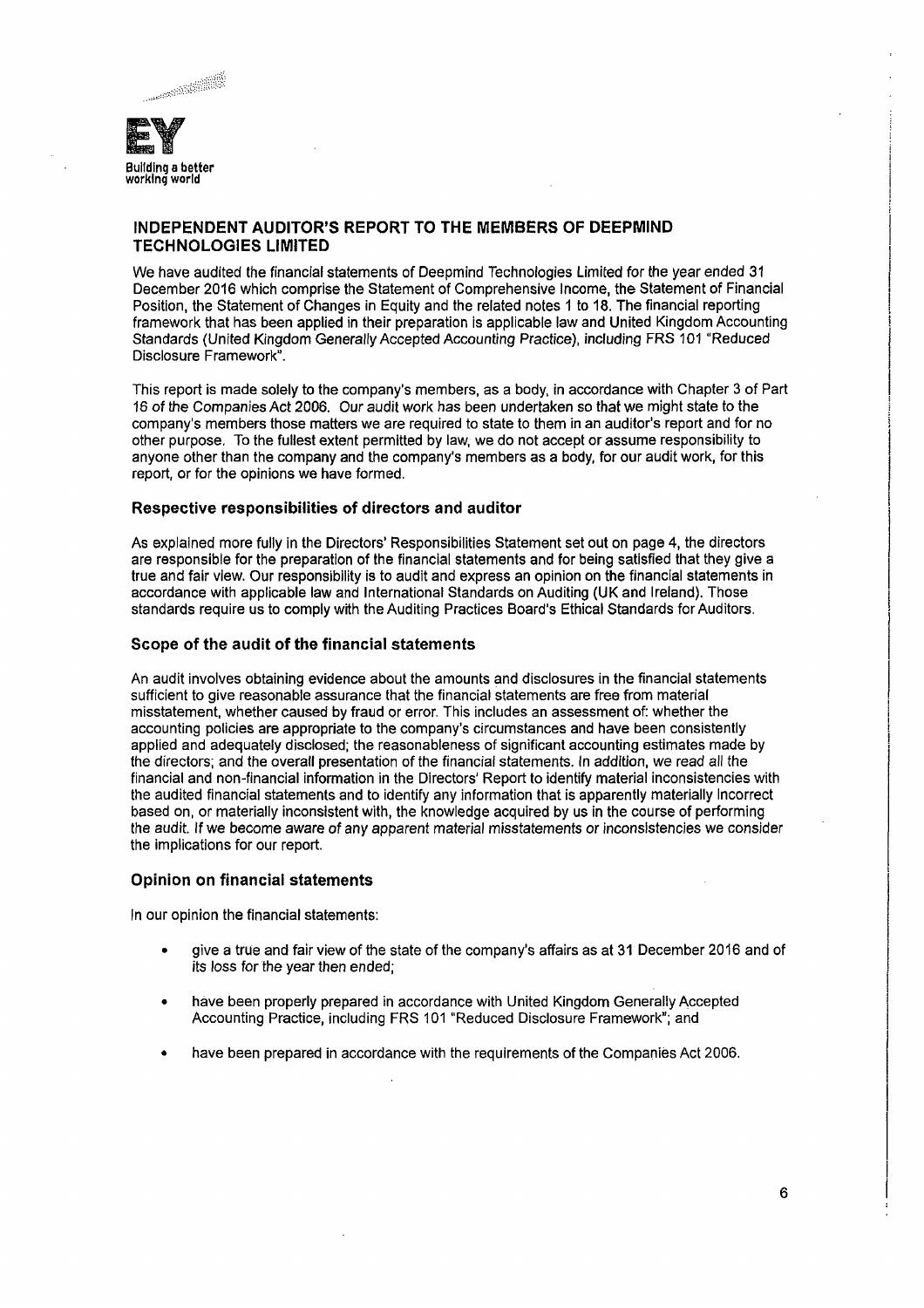

# INDEPENDENT AUDITOR'S REPORT TO THE MEMBERS OF DEEPMIND TECHNOLOGIESLIMITED(continued)

## Opinion on other matter prescribed by the Companies Act 2006

In our opinion, based on the work undertaken in the course of the audit:

- >» the information given in the Strategic Report and the Directors' Report for the financial year for which the financial statements are preparedis consistent with the financial statements.
- > the Strategic Report and the Directors' Report have been prepared in accordancewith applicable legal requirements.

## Matters on which we are required to report by exception

In light of the knowledge and understanding of the Company and its environment obtained in the course of the audit, we have identified no material misstatements in the Strategic Report or Directors' Report,

We have nothing to report in respect of the following matters where the Companies Act 2006 requires us to report to you If, in our opinion:

- \* adequate accounting records have not been kept, or returns adequate for our audit have not been received from branches not visited by us; or
- <sup>e</sup> the financial statements are not in agreementwith the accounting records and returns; or
- ¢ certain disclosures of directors' remuneration specified by law are not made; or
- we have not received all the information and explanations we require for our audit.

Tara Lillywhite (Senior statutory auditor For and on behalf of Emst & Young, Statutory Auditor<br>for and on behalf of Emst & Young, Statutory Auditor Dublin y,

24.04. 2014

j.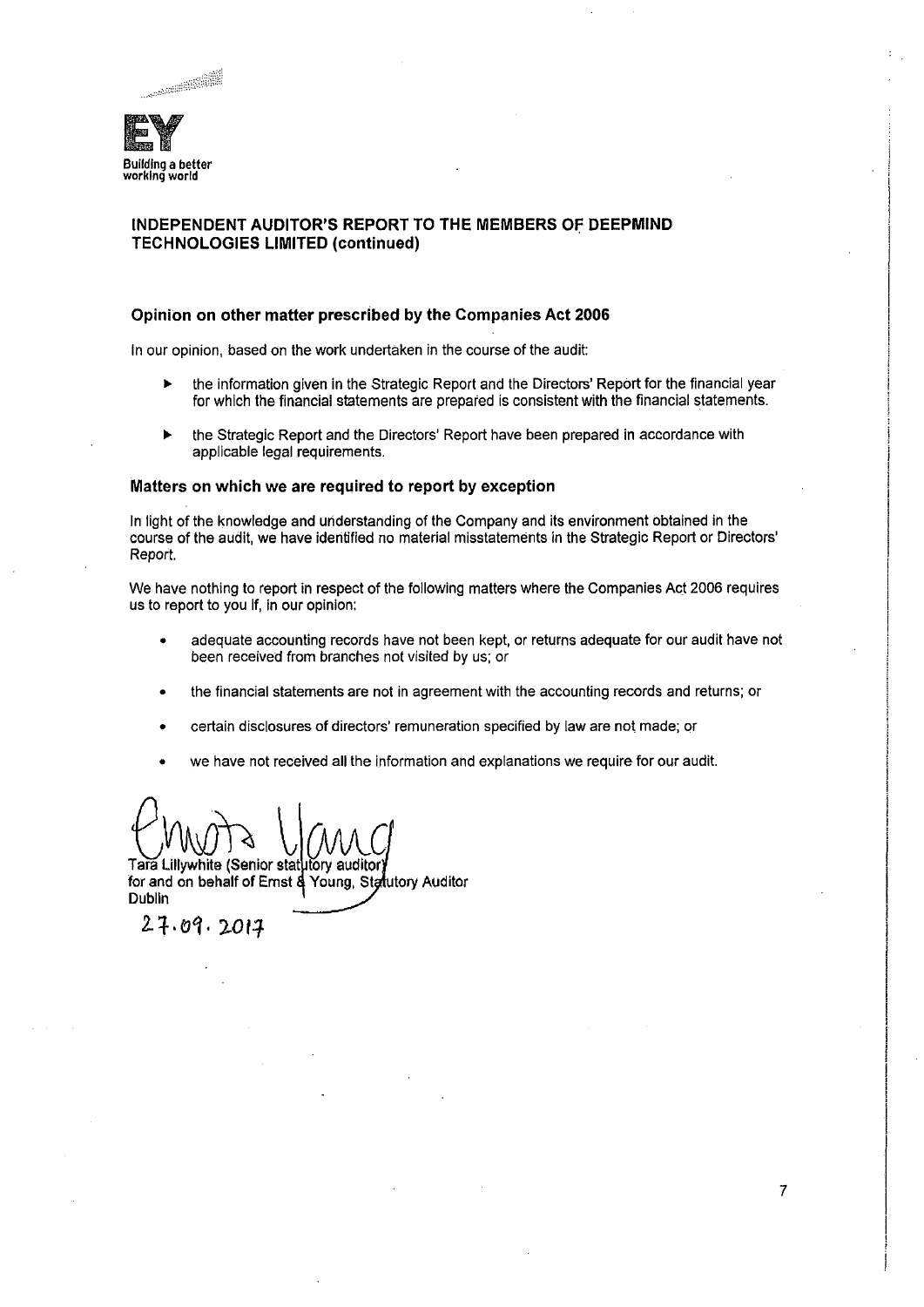## Statement of Comprehensive Income For the year ended 31 December 2016

|                                                  |              | Year ended<br>31 Dec 2016 | Year ended<br>31 Dec 2015 |
|--------------------------------------------------|--------------|---------------------------|---------------------------|
|                                                  | <b>Notes</b> | <b>GBP</b>                | <b>GBP</b>                |
| Turnover                                         | 3            | 40,283,597                |                           |
| Administrative expenses                          | 4            | (163, 811, 997)           | (54, 162, 443)            |
| <b>Operating loss</b>                            |              | (123, 528, 400)           | (54, 162, 443)            |
| Other expense                                    | 5            | (1,054,361)               |                           |
| Other income                                     |              | 19,680                    |                           |
| Interest receivable and similar income           |              | 6,008                     |                           |
| Interest payable and similar charges             | 6            | (1,998,394)               | (212, 775)                |
| Loss from ordinary activities before<br>taxation |              | (126, 555, 467)           | (54, 375, 218)            |
| Tax on loss from ordinary activities             | 7            | 32,609,848                |                           |
| Loss for the financial year                      |              | (93, 945, 619)            | (54, 375, 218)            |

All amounts relate to continuing operations.

## Other comprehensive Income

There were no items of other comprehensive income for the current period and therefore no separate statement of other comprehensive income has been prepared.

The notes on pages 11 to 22 form an integral part of the financial statements,

 $\ddot{\phantom{a}}$ 

 $\begin{matrix} \phantom{-} \\ \phantom{-} \end{matrix}$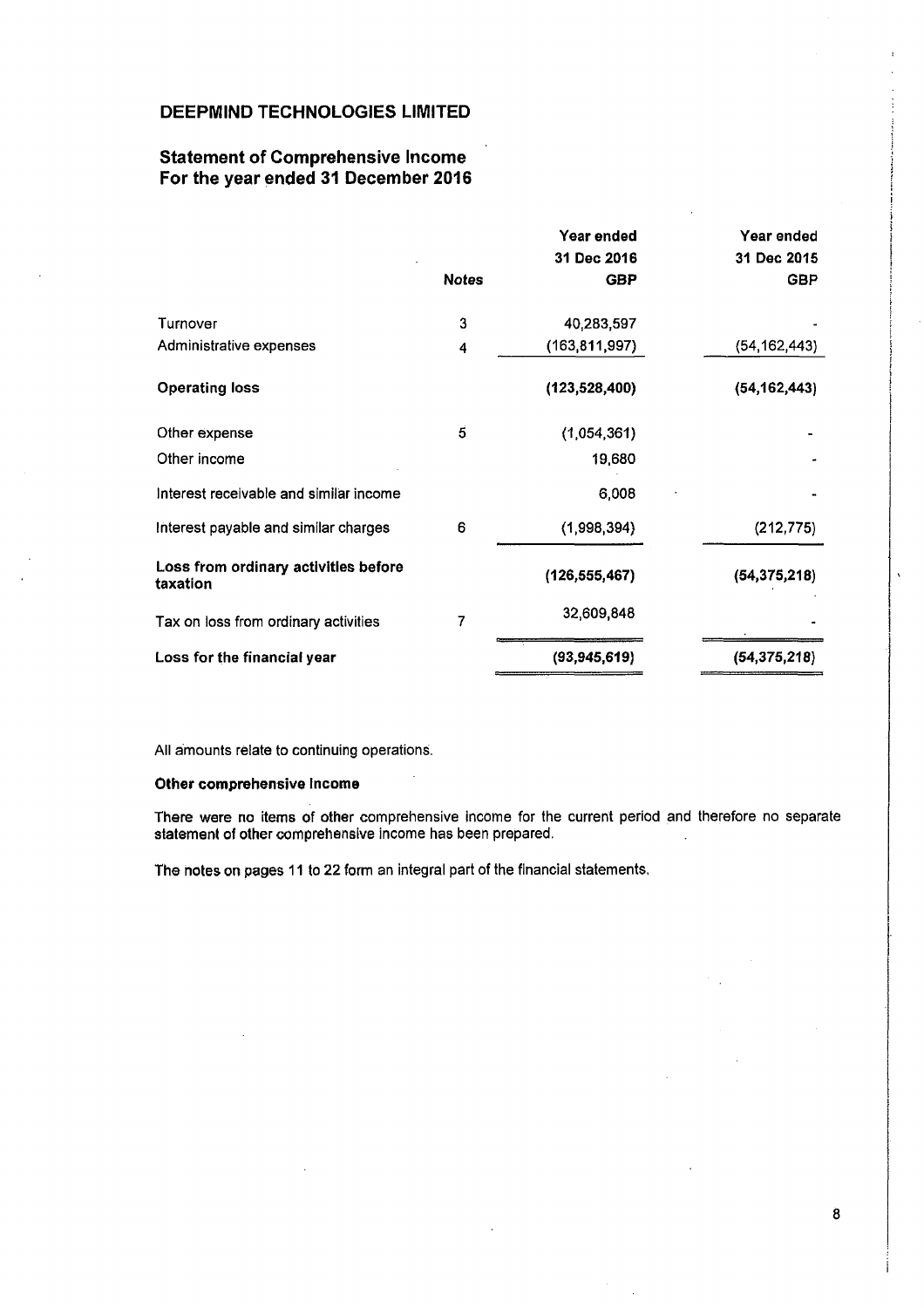## **Statement of Financial Position** As at 31 December 2016

. . . . . . . .

| <b>DEEPMIND TECHNOLOGIES LIMITED</b>                                         |              |                     |                     |
|------------------------------------------------------------------------------|--------------|---------------------|---------------------|
| <b>Statement of Financial Position</b><br>As at 31 December 2016             |              |                     |                     |
|                                                                              |              | 31 December<br>2016 | 31 December<br>2015 |
|                                                                              | <b>Notes</b> | <b>GBP</b>          | <b>GBP</b>          |
| Non - current assets                                                         |              |                     |                     |
| Tangible assets                                                              | 8            | 465,350             |                     |
| Intangible assets                                                            | 9            |                     |                     |
| <b>Financial Fixed Assets</b>                                                |              |                     |                     |
| Investment in subsidiaries                                                   | 10           | 765,095             |                     |
|                                                                              |              | 1,230,445           |                     |
| <b>Current assets</b>                                                        |              |                     |                     |
| Debtors: amounts falling due within one year                                 | 11           | 51,547,318          | 23,700,518          |
| Cash and cash equivalents                                                    |              | 13,661,536          | 17,622,842          |
|                                                                              |              | 65,208,854          | 41,323,360          |
| <b>Current Liabilities</b><br>Creditors: amounts falling due within one year | 12           | (78, 987, 469)      | (101, 226, 958)     |
| <b>Net current liabilities</b>                                               |              | (13,778,615)        | (59,903,598)        |
| Total assets less current liabilities                                        |              | (12, 548, 170)      | (59,903,598)        |
| Creditors: amounts falling due after one year                                | 13           | (141, 301, 047)     |                     |
| Net liabilities                                                              |              | (153, 849, 217)     | (59,903,598)        |
| <b>Capital and reserves</b>                                                  |              |                     |                     |
| Called up share capital                                                      | 14           | 1,641               | 1,641               |
| Share premium account                                                        |              | 41,490,727          | 41,490,727          |
| Retained earnings                                                            |              | (195, 341, 585)     | (101, 395, 966)     |
| Total shareholders' deficit                                                  |              | (153, 849, 217)     | (59,903,598)        |
|                                                                              |              |                     |                     |

The financial statements on pages 8 to 10 and supporting notes to the financial statements on pages 11 to 22 were approved by the board of directors and were signed on its behalf by:

Kenneth H. Yi<br>Director<br>Date:  $Q6.09.00$ Kenneth H. Yi **Director**  $\frac{D_{\text{H}}}{D_{\text{B}}}$ Date:  $\bigcirc$ 6.09.0017  $\cdot$ 

į.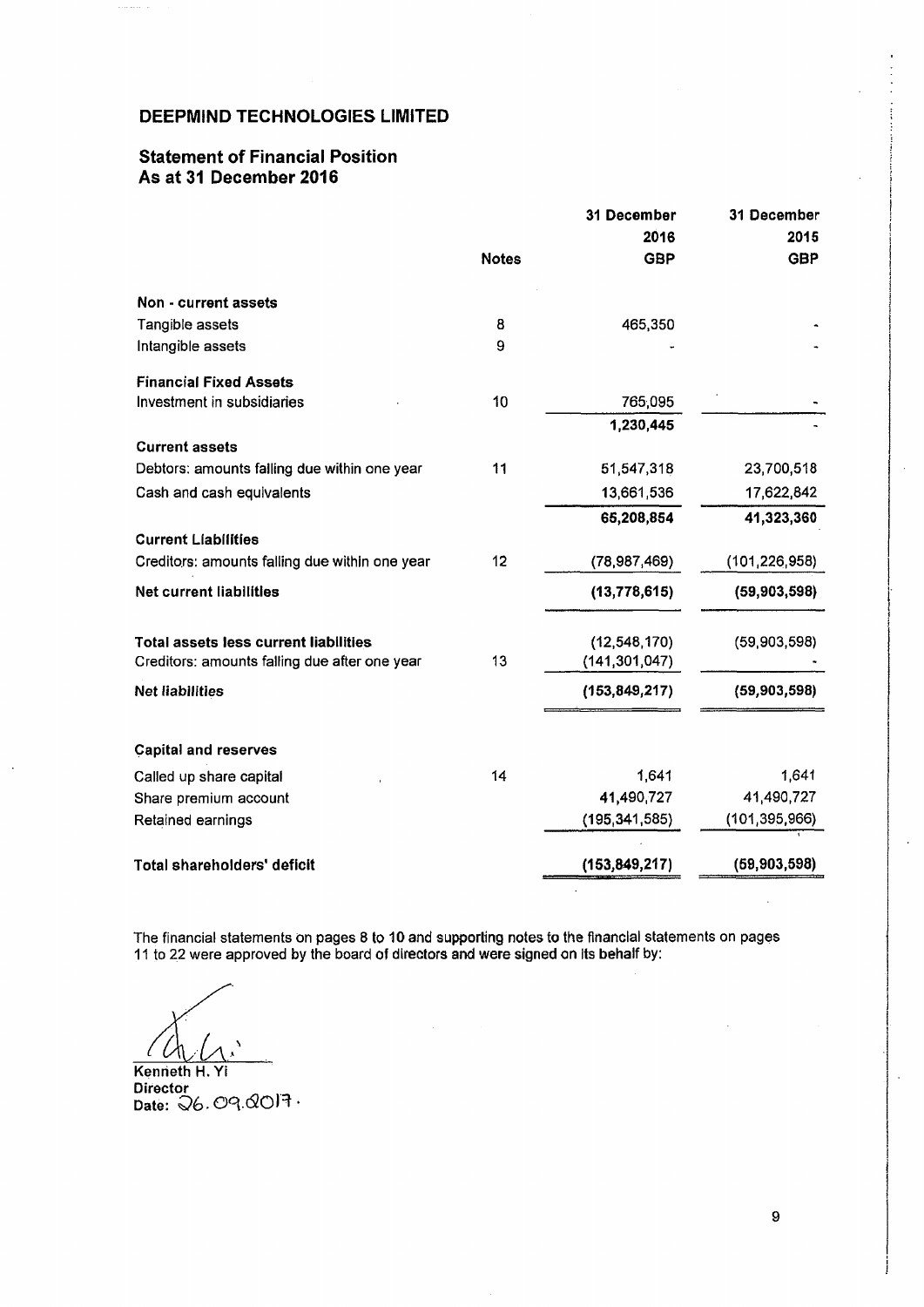## **Statement of Changes in Equity** As at 31 December 2016

| DEEPMIND TECHNOLOGIES LIMITED                                   |                       |                       |                                 |                                |
|-----------------------------------------------------------------|-----------------------|-----------------------|---------------------------------|--------------------------------|
| <b>Statement of Changes in Equity</b><br>As at 31 December 2016 | <b>Share</b>          | <b>Share</b>          | Retained                        | Total                          |
|                                                                 | capital<br><b>GBP</b> | Premium<br><b>GBP</b> | Earnings<br><b>GBP</b>          | <b>GBP</b>                     |
| Balance at 1 January 2015<br>Loss for the period                | 1,641                 | 41,490,727            | (47,020,748)<br>(54, 375, 218)  | (5,528,380)<br>(54, 375, 218)  |
| Balance at 31 December 2015                                     | 1,641                 | 41,490,727            | (101, 395, 966)                 | (59,903,598)                   |
| Balance at 1 January 2016<br>Loss for the year                  | 1,641                 | 41,490,727            | (101, 395, 966)<br>(93,945,619) | (59,903,598)<br>(93, 945, 619) |
| Balance at 31 December 2016                                     | 1,641                 | 41,490,727            | (195, 341, 585)                 | (153, 849, 217)                |

 $\overline{a}$ 

The notes on pages 11 to 22 form an integral part of the financial statements.

 $\bar{\Delta}$ 

 $\mathbf{I}$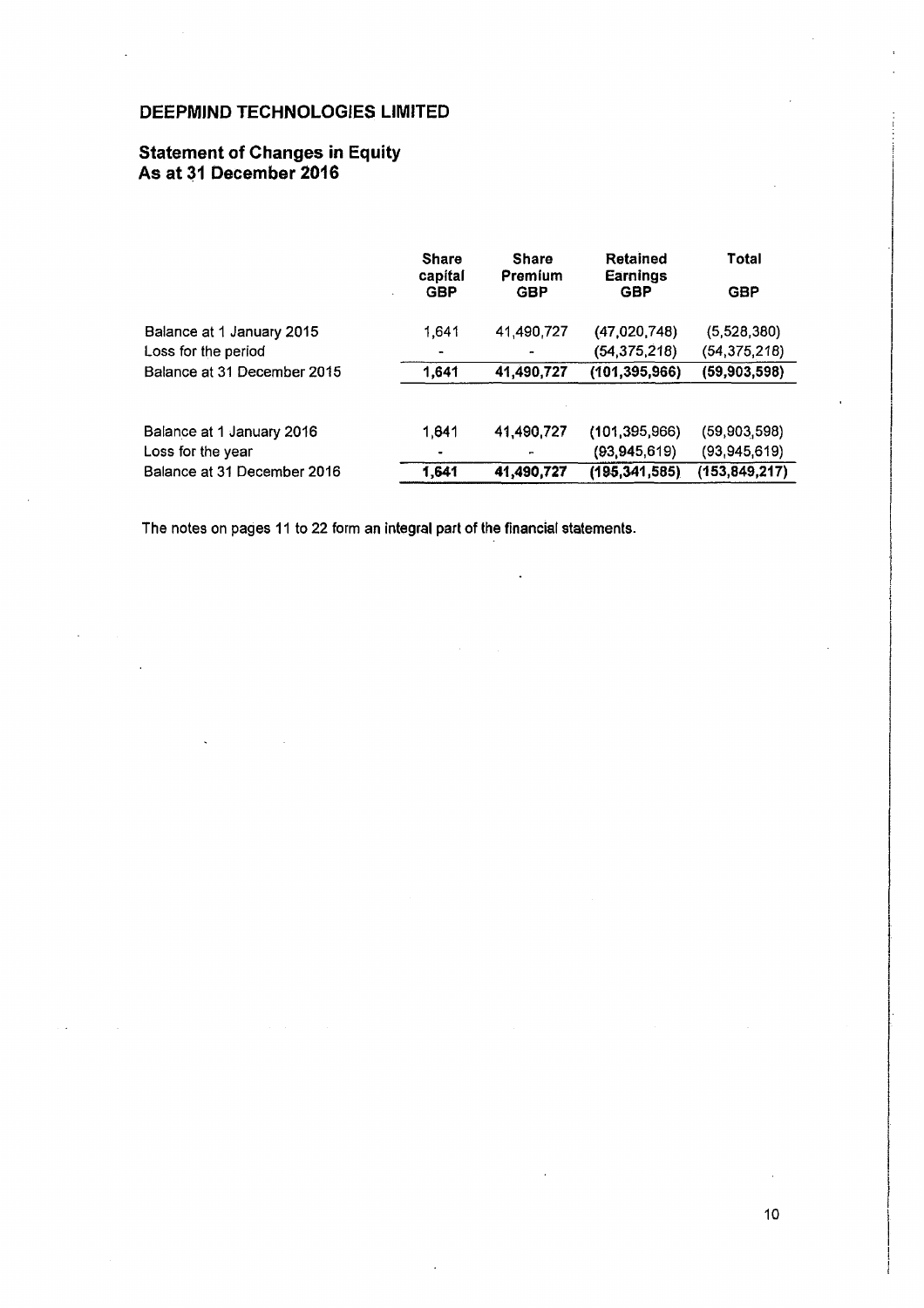## Notes to the financial statements For the year ended 31 December 2016

### 1. General information

DeepMind Technologies Limited (or the "Company") specialises in the research and application of cutting edge machine learning, including the provision of technical services to other companies. The Company is a private company and is incorporated and domiciled in the UK. The address of its registered office is 5 New Street Square, London, EC4A 3TW.

### 2. Principal accounting policies and basis of preparation

The financial statements of the Company were prepared in accordance with Financial Reporting Standard 101, 'Reduced Disclosure Framework' ("FRS 101") (accounting standards issued by the Financial Reporting Council), and in accordance with the Companies Act 2006. The financial statements have been prepared on a going concern basis under the historical cost convention.

FRS 101 sets out a reduced disclosure framework for a 'qualifying entity' as defined in the standard which addresses the financial reporting requirements and disclosure exemptions in the individual financial statements of qualifying entities that otherwise apply the recognition, measurement and disclosure requirements of EU-adopted IFRS. The Company is a qualifying entity for the purposes of FRS 101.

The Company is included in the consolidated financial statements of its ultimate parent undertaking, Alphabet Inc, which are publicly available.

#### Accounting policies

The significant accounting policies used in the preparation of the Company's financial statements are set out below. The Company transitioned from United Kingdom Generally Accepted Accounting Practice ("UK GAAP") to FRS 101 for all periods presented. This is the first year that the Company has presented its results under FRS 101. There were no adjustments for the period ended 31 December 2015 and for the period ended 31 December 2014 on transition to FRS 101.

The following exemptions from the requirements of IFRS have been applied in the preparation of these financial statements, in accordance with FRS 101:

- . IAS 7 'Statement of Cash Flows'
- . The requirements of IAS 24 'Related Party Disclosures' to disclose related party transactions entered into between two or more members of a group
- Paragraph 17 of IAS 24 'Related Party Disclosures' (key management compensation)
- Paragraphs 91 to 99 of IFRS 13 'Fair Value Measurement' (disclosure of valuation techniques and inputs used for fair value measurement of assets and liabilities)
- Paragraphs 30 to 31 of IAS 8 'Accounting Policies, Changes in Accounting Estimates and Errors' (requirement for the disclosure of information when an entity has not applied a new IFRS that has been issued but is not yet effective)
	- The following paragraphs of IAS 1 'Presentation of Financial Statements':
		- 10(d) (statement of cash flows);
			- $10(f)$  (a statement of financial position as at the beginning of the preceding period when an entity applies an accounting policy retrospectively or makes a retrospective restatement of items in its financial statements, or when it reclassified items in its financial statements);
			- 16 (statement of compliance with IFRS);
		- 38A (requirement for minimum of two primary statements, including cash flow statements);
		- 38B-D (additional comparative information);
		- 40A-D (requirements for a third statement of financial position);
		- 111 (cash flow statement information); and
		- 134 to 136 (capital management disclosures).

L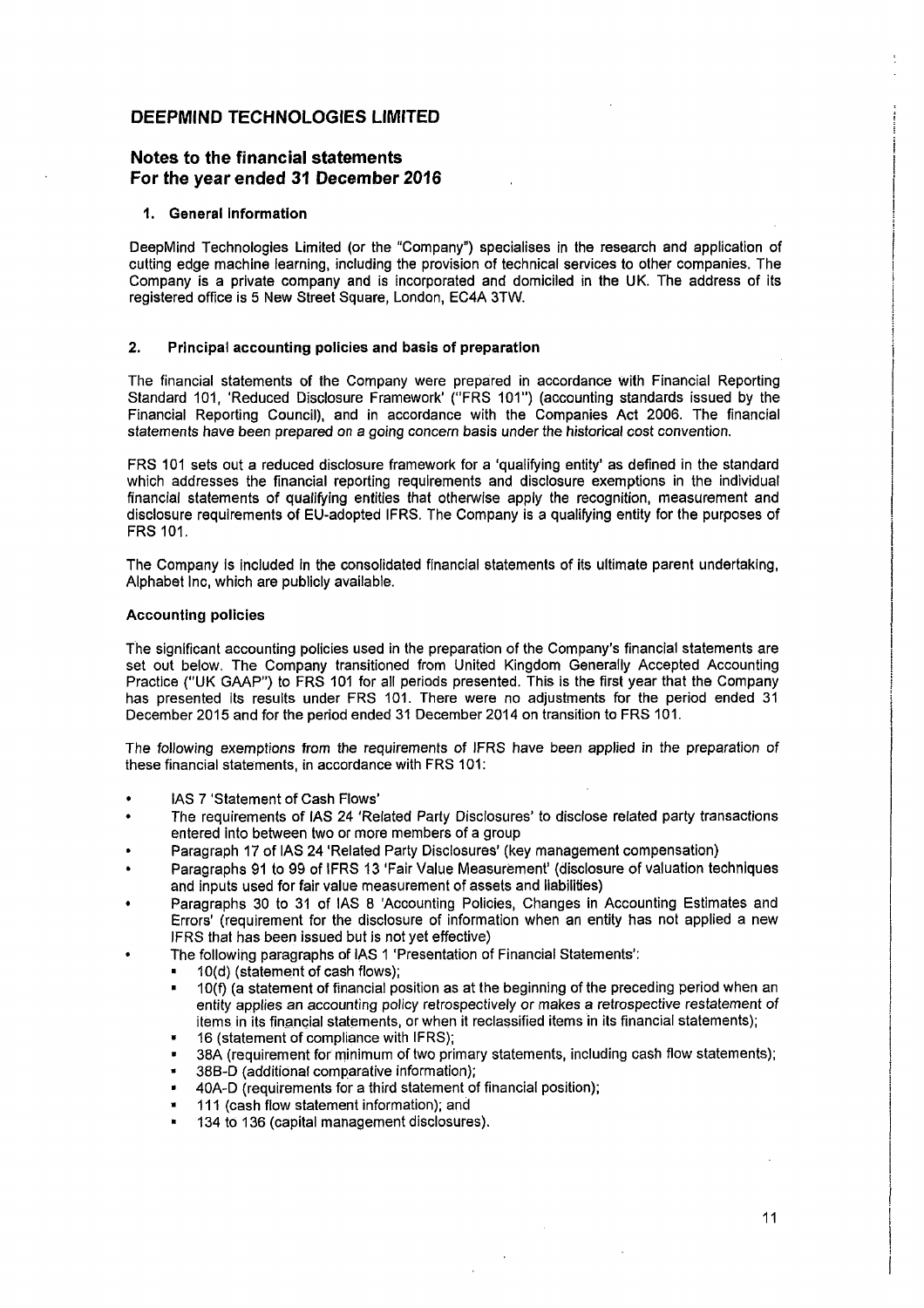## Notes to the financial statements For the year ended 31 December 2016

#### 2. Principal accounting policies and basls of preparation (continued)

### New and amended IFRS standards and interpretations

| <b>DEEPMIND TECHNOLOGIES LIMITED</b>                                                                                                                                                                |                                                       |
|-----------------------------------------------------------------------------------------------------------------------------------------------------------------------------------------------------|-------------------------------------------------------|
| Notes to the financial statements<br>For the year ended 31 December 2016                                                                                                                            |                                                       |
| 2. Principal accounting policies and basis of preparation (continued)                                                                                                                               |                                                       |
|                                                                                                                                                                                                     |                                                       |
| New and amended IFRS standards and interpretations                                                                                                                                                  |                                                       |
| There are a number of changes to IFRS which became effective in 2016, however, they either did no<br>have an effect on the financial statements or they are not currently relevant for the Company. |                                                       |
| Title                                                                                                                                                                                               | Effective for annual periods<br>beginning on or after |
| Amendments to IAS 7 - Cash Flow Statements (Disclosure<br>Initiative)                                                                                                                               | $1-Jan-17$                                            |
| Amendments to IAS 12 - Recognition of Deferred Tax Assets for<br><b>Unrecognised Losses</b>                                                                                                         | $1-Jan-17$                                            |
| <b>IFRS 15 - Revenue from Contracts with Customers</b>                                                                                                                                              | $1-Jan-18$                                            |
| <b>IFRS 9 - Financial instruments</b>                                                                                                                                                               | $1-Jan-18$                                            |

#### IFRS 15 Revenue from Contracts with Customers

IFRS 15 establishes a new five-step model that will apply to revenue arising from contracts with customers. Under IFRS 15, revenue Is recognised at an amount that reflects the consideration to which an entity expects to be entitled in exchange for transferring goods or services to a customer.

Either a full or modified retrospective application is required for annual periods beginning on or after <sup>1</sup> January 2018 with early adoption permitted. The Companyis currently assessing the impact of IFRS 15 and is expecting to early adopt for annual periods beginning on or after <sup>1</sup> January 2017, using a modified retrospective application.

#### IFRS 9 Financial Instruments

IFRS 9 Financial Instruments introduces new requirements for classification and measurement, impairment of financial assets and hedge accounting. Financial assets are classified according to their contractual cash flow characteristic and the business model under which they are held. The impairment requirements in IFRS 9 are based on an expected credit joss model which replace incurred cost model under IAS 39.

IFRS 9 is effective for annual periods beginning on or after 1 January 2018 with early application permitted. Retrospective application is required, but comparative information is not compulsory, The Company is currently assessing the impact of IFRS 9 and is considering the timing of the date of adoption.

#### Foreign currency translation

The financial statements are presented in GBP ("£"), which is also the Company's functional currency and presentation currency. All values are in GBP ("£") to the nearest pound except where otherwise indicated.

Transactions denominated in foreign currencies are initially translated at the rates of exchangeruling on the dates of the transactions. Monetary assets and llabilities denominated in foreign currencies are 'then re-translated at the rate of exchange ruling at the balance sheet date. The resulting exchange differences are taken to the statement of comprehensive income and included in administrative 'expenses, Non-monetary assets andliabilities, which are measured using historic cost, are translated at the exchange rates as at the date of the initial transaction and are not subsequently retranslated.

 $\mathbf{I}$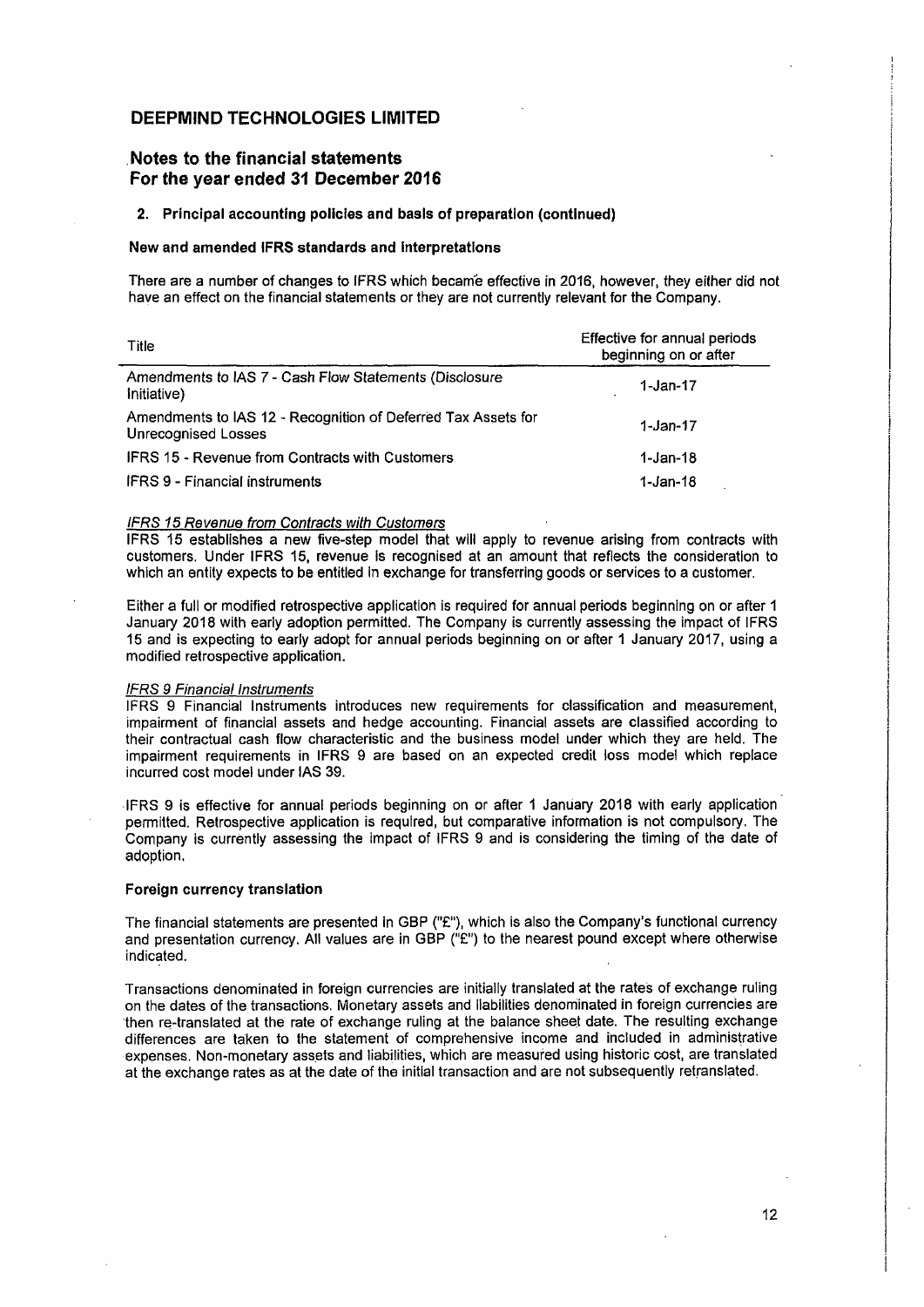## Notes to the financial statements For the year ended 31 December 2016

### 2. Principal accounting policies and basis of preparation (continued)

### Turnover

Turnover represents the total invoiced value, excluding value added tax, of providing research and development services to other related group companies. The Company recognises revenue in accordance with underlying service agreements.

Turnover is recognised to the extent that it is probable that the economic benefits associated with the transaction will flow to the Company and the amount of the turnover can be measured reliably.

#### Current and deferred tax

The tax expense for the period comprises current and deferred tax.

Current tax assets and liabilities are measured at the amount expected to be recovered from or paid to the taxation authority. The current income tax charge is calculated on the basis of the tax laws enacted or substantively enacted at the end of the reporting period. Current taxes are recognised In profit or loss except to the extent that the tax relates to items recognised outside profit or loss, either in other comprehensive income or directly in equity. Current tax assets and tax liabilities are offset where the entity has a legally enforceable right to offset and intends either to settle on a net basis, or to realise the asset and settle the llabillty simultaneously.

Deferred tax is recognised in respect of all temporary differences between the tax bases of assets and liabilities and their carrying amounts in the financial statements, except where the deferred tax asset or liability arises from the initial recognition of an asset or liability which affects neither the accounting profit nor taxable profit or loss.

Deferred tax assets are recognised only to the extent that the directors consider that it is probable that there will be suitable future taxable profits available against which the temporary differences can be utilised.

The carrying amount of deferred tax assets are reviewed at each reporting date and adjusted to the extent that it is no longer probable that sufficient taxable profit will be available to allow all or part of the deferred tax asset to be utilised. Unrecognised deferred tax assets are reassessed at each reporting date and are recognised to the extent that it has become probable that future taxable profit will allow the deferred tax asset to be utilised.

Deferred tax is measured on a non-discounted basis at the tax rates that are expected to apply in the periods in which temporary differences reverse, based on tax rates and laws enacted or substantively enacted at the reporting date.

Deferred tax items are recognised in correlation to the underlying transaction either in profit or loss, other comprehensive income or directly in equity.

Deferred income tax assets and deferred Income taxliabilities are offset, if a legally enforceable right exists to set off current tax assets against current income tax liabilities and the deferred income taxes relate to the same taxable entity and the same taxation authority.

#### Research and development

Research costs are expensed in the period in which they are incurred. The Company currently incurs no development costs which would meet the criteria for capitalisation as development expenditure under IAS 38.

#### Cash and cash equivalents

Cash and cash equivalents includes cash in hand, deposits held at call with banks and other shartterm highly liquid investments with original maturities of three months or less.

ĺ.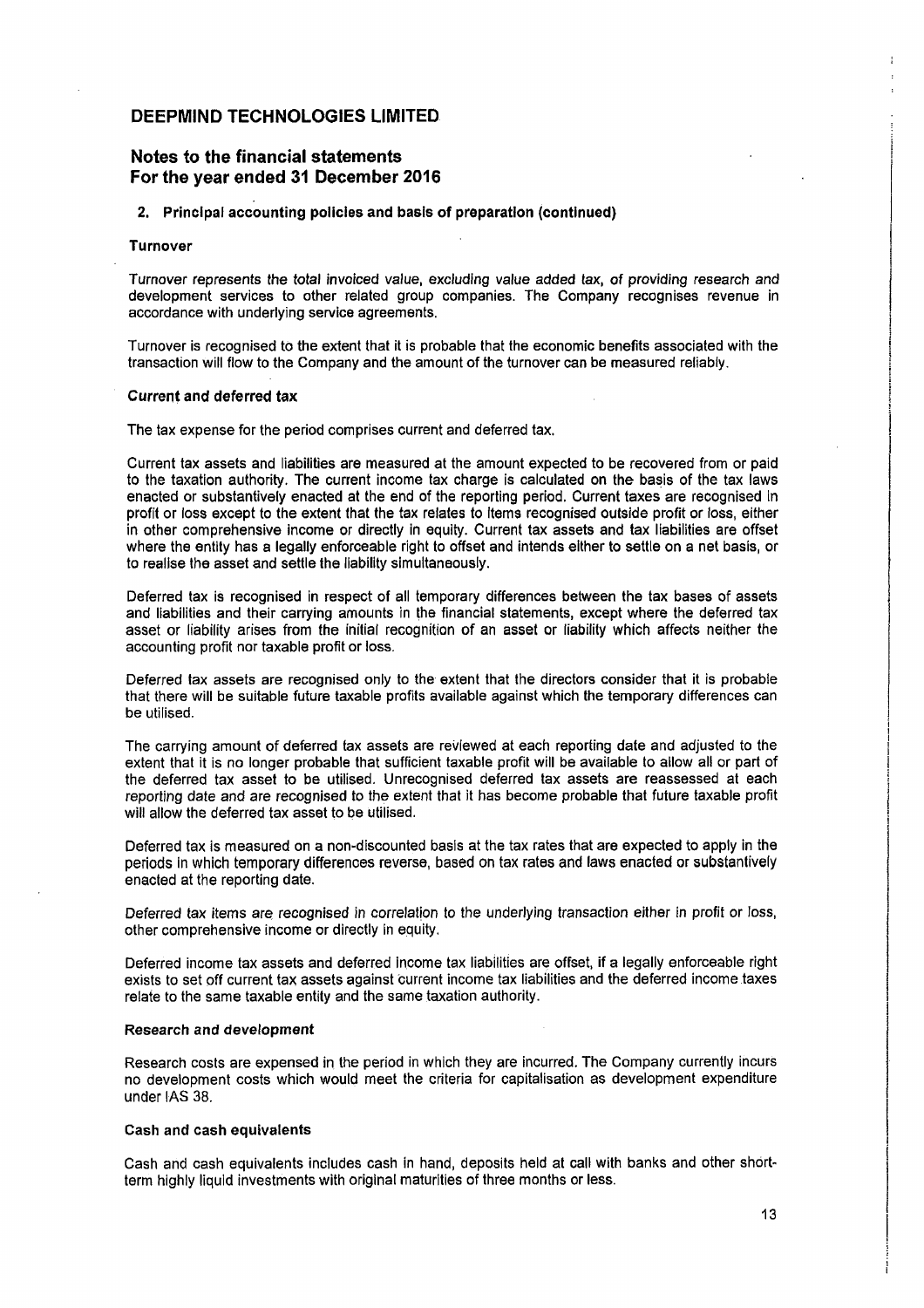## Notes to the financial statements For the year ended 31 December 2016

### 2. Principal accounting policies and basts of preparation (continued)

### Tangible assets - property, plant and equipment

Property, plant and equipment is initially recorded at cost. Subsequent to initial recognition property, plant and equipmentis stated at cost less accumulated depreciation and impairmentif any.

The cost of property, plant and equipment includes the original purchase price, costs directly attributable to bringing the asset to the location and condition necessary for its intended use, applicable dismantling, removal and restoration costs and borrowing costs capitalised.

Subsequent expenditure is included in the asset's carrying amount or recognised as a separate asset, as appropriate, only when it is probable that future economic benefits associated with the item will flow to the Company and the cost of the item can be measured reliably. Other repair and maintenance expenditure that does not meet the asset recognition criteria is expensed to profit or loss as incurred,

On disposal of an item of property, plant and equipment, the difference between the net disposals and its carrying amount is taken to the statement of comprehensive income.

Land and construction In progress are not depreciated. Depreciation on other assets is calculated using the straight-line method to allocate their cost over their estimated useful lives, as follows:

| <b>Furniture and Fixtures</b> | - 20% straight line                        |
|-------------------------------|--------------------------------------------|
| Construction in progress      | - No depreciation as assets are not in use |

The carrying values of property, plant and equipment are reviewed for impairment if events or changes in circumstances in the year indicate that the carrying value may not be recoverable.

The residual values, useful life and depreciation method of property, plant and equipment are reviewed at each reporting date.

#### Intangible assets

Patents and developed technology are amortised on a straight-line basis over their estimated useful life of 1 year.

The Company tests the carrying value of Its intangible assets at least after the full financial year following the initial recognition of intangible assets or more frequently if events or changes in circumstances indicate that this asset may be impaired. Impairment is assessed by comparing the carrying value of an asset with its recoverable amount, which is the higher of net realisable value or value In use.

#### Investments

Investments are stated at the lower of cost or net realisable value. Net realisable value is defined as the amount at which an asset could be disposed of net of any direct selling cost. All investments are classified as current as they may be settled or sold within the Company's normal operating cycle.

#### Impairment of non-financial assets

The Company tests the carrying value of its long-term tangible assets for impairment if events or changes in circumstances indicate that the asset may be impaired. Impairment is assessed by comparing the carrying value of an asset with its recoverable amount, which in turn is the higher of an asset's fair value less costs of disposal and value-in-use. When assessing Impairment, assets are grouped at the lowest levels for which there are separately identifiable cash flows. Non-financial assets that have suffered impairment losses are reviewed for possible reversal of the impairment at each reporting date.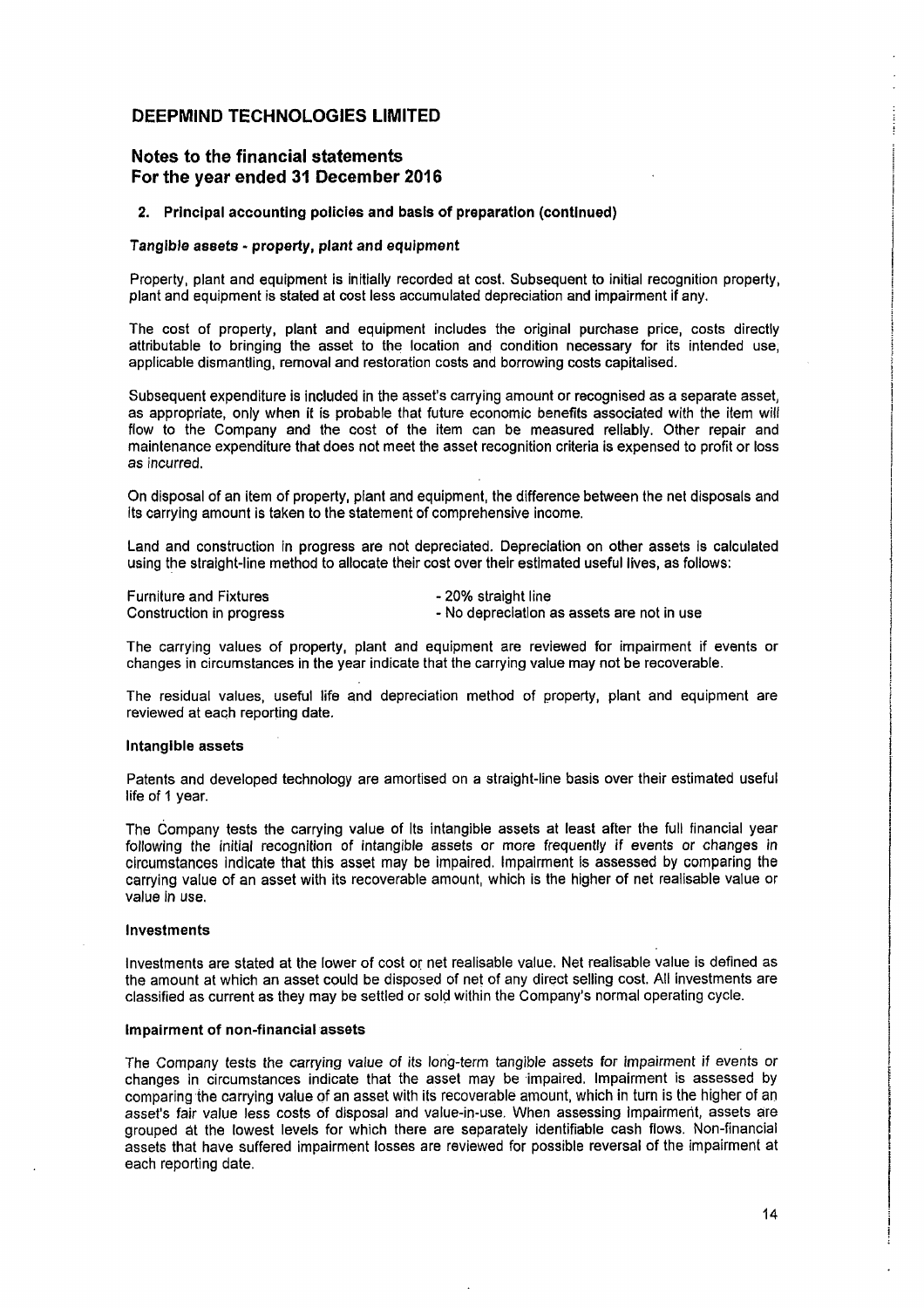## Notes to the financial statements For the year ended 31 December 2016

#### 2. Principal accounting policies and basis of preparation (continued)

## Financial assets

Financial assets are recognised on the statement of financial position when, and only when, the Company becomes a party to the contractual provisions of the financial instrument. When financial assets are recognised initially, they are measured at fair value, plus, in the case of financial assets not at fair value through profit or loss, directly attributable transaction costs.

A financial asset is derecognised where the contractual right to receive cash flows from the asset has expired or have beentransferred and the Company has transferred substantially all risks and rewards of ownership. On de-recognition of a financial assetin its entirety, the difference between the carrying amount and the sum of the consideration received and any cumulative gain or loss that has been recognised directly in equity is recognised in profit or loss.

All regular way purchases and sales of financial assets are recognised or derecognised on the trade date i.e. the date that the Company commits to purchase or sell the asset. Regular way purchases or sales are purchases or sales of financial assets that require delivery of assets within the period generally established by regulation or convention In the marketplace concerned.

The Company assesses at each reporting date whether there is objective evidence that a financial asset or a group of financial assets is impaired.

#### **Financial liabilities - Loans**

Loans are non-derivative financial liabilities with fixed or determinable payments that are not quoted in an active market. They are included in current liabilities ('Creditors - amounts falling due within one year').

The liability is initially recognised at its fair value equal to the present value of the future cash to be paid discounted using the prevailing market rate for a similar instrument with a similar credit rating. The liability is subsequently measured at amortised cost, with interest accrued using the effective interest rate method.

If the original advanced amount does not equate to the fair value on initial recognition, the difference is reflected as a capital contribution to the Company.

Interest expense is recognised using the effective interest method.

Financial llabilities are derecognised when the rights to transfer cash flows from the obligation have expired or have been transferred and the Company has transferred substantially all risks and rewards of ownership.

#### Critical accounting estimates and judgements

In the process of applying the Company's accounting policies, the following critical judgment have been made which may have a significant effect on the amounts recognised in the financial statements.

#### Fair value of non-current assets

The fair values assigned to tangible and intangible assets acquired and liabilities assumed is based on management's estimates and assumptions

## Impairment of intangible assets and investments

During the year, the Company impaired intangible assets and investments. These impairments were based on an estimation of the recoverable amount at the reporting date which includes assumptions on the each cash-generating unit's fair value less costs to sell and its value in use.

L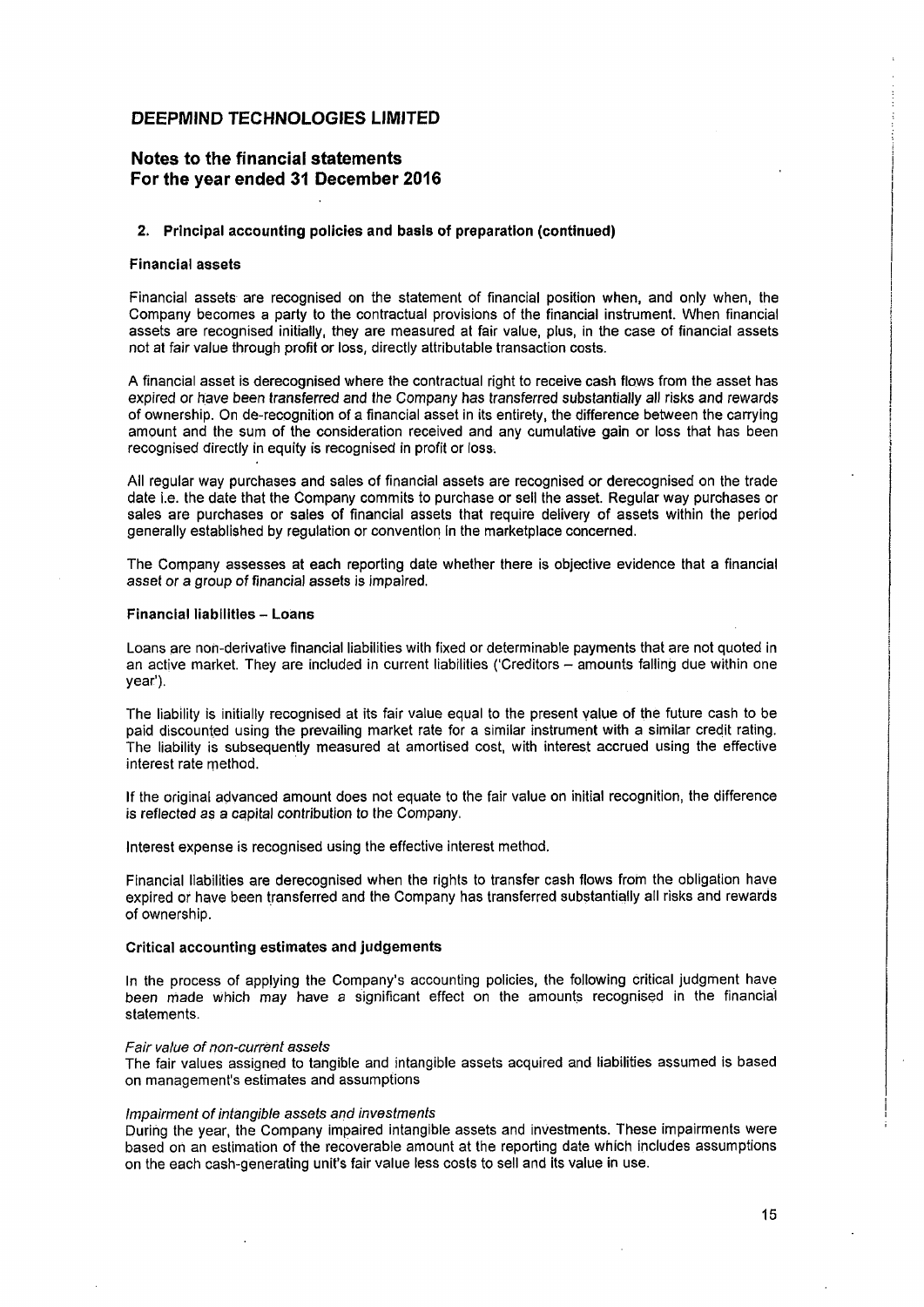## Notes to the financial statements For the year ended 31 December 2016

## 2. Principal accounting policies and basis of preparation (continued)

#### Business Combinations

The purchase price is allocated to the tangible and intangible assets acquired and liabilities assumed based on their estimated fair values. The excess purchase price over those values is recorded as goodwill (if any). The fair values assigned to tangible and Intangible assets acquired and liabilities assumed is based on management's estimates and assumptions, and other information compiled by management, including valuations that utilise established valuation techniques appropriate for the high technology industry.

Acquisition costs arising as a result of the transaction are expensed as administration costs in the period incurred.

16

▏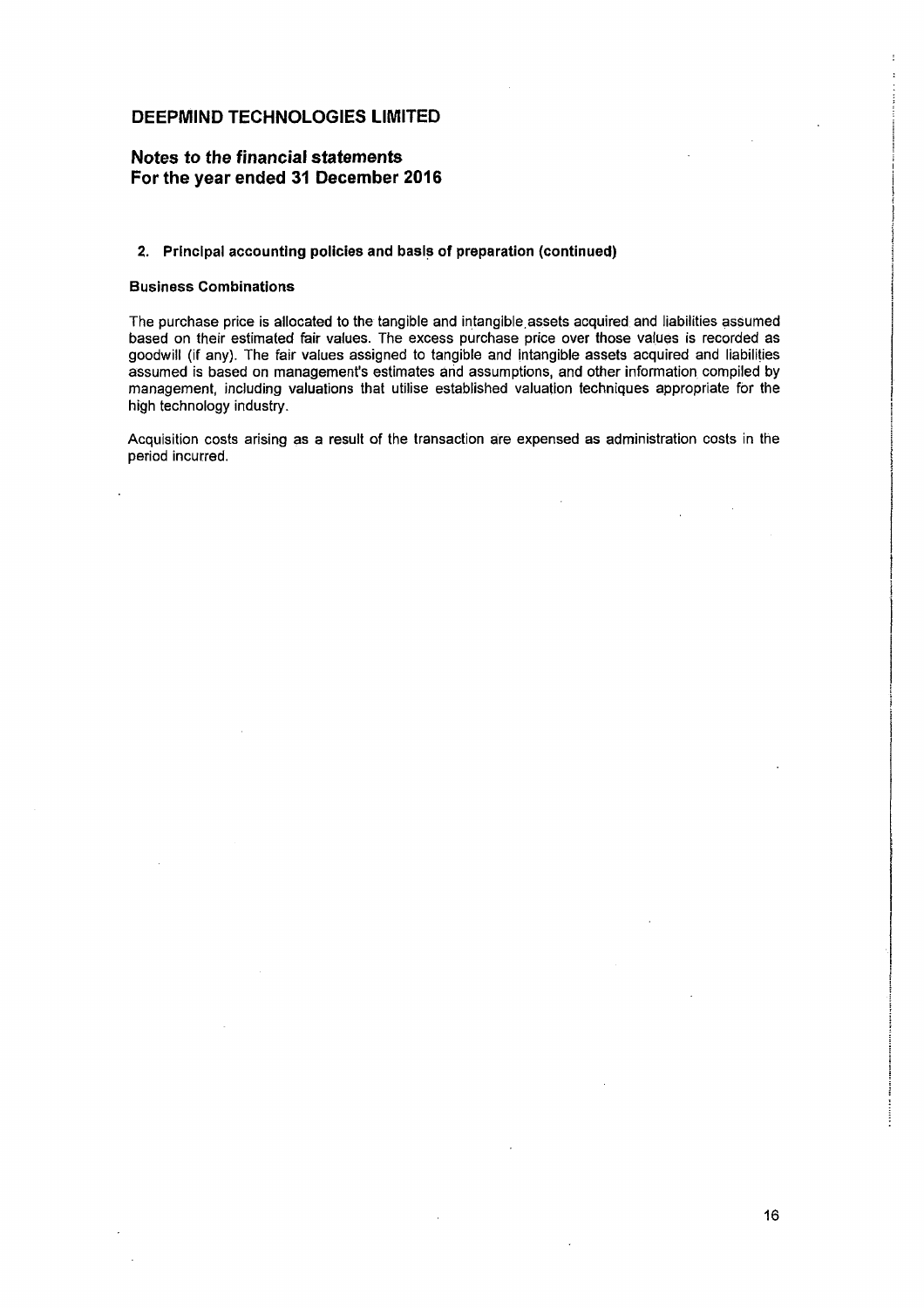## Notes to the financial statements For the year ended 31 December 2016

3. Turnover

The turnover represents research and development fees from other group undertakings (US) amounting to £40,283,597.

## 4. Operating loss

Operating loss is arrived at after charging the following:

|                                                                                                                                                                                                                                                                                                                                                                                 |                  | Year ended<br>31 Dec 2016<br><b>GBP</b> | Year ended<br>31 Dec 2015<br><b>GBP</b> |
|---------------------------------------------------------------------------------------------------------------------------------------------------------------------------------------------------------------------------------------------------------------------------------------------------------------------------------------------------------------------------------|------------------|-----------------------------------------|-----------------------------------------|
| Staff costs and other related costs                                                                                                                                                                                                                                                                                                                                             |                  | 104,774,132                             | 44,284,695                              |
| Management service fee                                                                                                                                                                                                                                                                                                                                                          |                  | 41,141,450                              |                                         |
| Depreciation                                                                                                                                                                                                                                                                                                                                                                    |                  | 85,641                                  |                                         |
| Amortization of intangible assets                                                                                                                                                                                                                                                                                                                                               |                  | 777,904                                 |                                         |
| Advertising and promotional expense                                                                                                                                                                                                                                                                                                                                             |                  | 1,848,927                               | 270,646                                 |
| Legal fees                                                                                                                                                                                                                                                                                                                                                                      |                  | 658,144                                 | 146,881                                 |
| Audit                                                                                                                                                                                                                                                                                                                                                                           |                  | 11,005                                  | 9,691                                   |
| Professional services                                                                                                                                                                                                                                                                                                                                                           |                  | 3,873,872                               | 630,077                                 |
| Other administrative expenses                                                                                                                                                                                                                                                                                                                                                   |                  | 10,640,922                              | 8,820,453                               |
|                                                                                                                                                                                                                                                                                                                                                                                 |                  | 163,811,997                             | 54,162,443                              |
| 144 Staff and other costs are arrived at after recharging £104 million (period ended 31 December 2015: 344<br>nillion) to group companies.<br>The directors receive remuneration in respect of their services to the Company from other group<br>companies. The cost of the services that they provided to the Company cannot be separately identified.<br>5.<br>Other expenses |                  |                                         |                                         |
|                                                                                                                                                                                                                                                                                                                                                                                 |                  | Year ended<br>31 Dec 2016<br><b>GBP</b> | Year ended<br>31 Dec 2015<br><b>GBP</b> |
| Impairment of Intangible assets                                                                                                                                                                                                                                                                                                                                                 | 9                | 414,856                                 |                                         |
| Impairment of investment in subsidiary.                                                                                                                                                                                                                                                                                                                                         | 10 <sub>10</sub> | 639,505                                 |                                         |
|                                                                                                                                                                                                                                                                                                                                                                                 |                  | 1,054,361                               |                                         |

#### 5. Other expenses

| Professional services                                                                                                                                                                                 |    | 3,873,872                 | 630,077                   |
|-------------------------------------------------------------------------------------------------------------------------------------------------------------------------------------------------------|----|---------------------------|---------------------------|
| Other administrative expenses                                                                                                                                                                         |    | 10,640,922                | 8,820,453                 |
|                                                                                                                                                                                                       |    | 163,811,997               | 54,162,443                |
| taff and other costs are arrived at after recharging £104 million (period ended 31 December 2015: £<br>illion) to group companies.                                                                    |    |                           |                           |
| he directors receive remuneration in respect of their services to the Company from other gro<br>ompanies. The cost of the services that they provided to the Company cannot be separately identified. |    |                           |                           |
| Other expenses<br>5.                                                                                                                                                                                  |    |                           |                           |
|                                                                                                                                                                                                       |    | Year ended<br>31 Dec 2016 | Year ended<br>31 Dec 2015 |
|                                                                                                                                                                                                       |    | <b>GBP</b>                | <b>GBP</b>                |
| Impairment of Intangible assets                                                                                                                                                                       | 9  | 414,856                   |                           |
| Impairment of investment in subsidiary.                                                                                                                                                               | 10 | 639,505                   |                           |
|                                                                                                                                                                                                       |    | 1,054,361                 |                           |
| Interest payable and similar charges<br>6.                                                                                                                                                            |    |                           |                           |
|                                                                                                                                                                                                       |    | Year ended                | Year ended                |
|                                                                                                                                                                                                       |    | 31 Dec 2016<br><b>GBP</b> | 31 Dec 2015<br><b>GBP</b> |
| Interest on intergroup loans                                                                                                                                                                          |    | 1,998,394                 | 212,775                   |
|                                                                                                                                                                                                       |    | 1,998,394                 | 212,775                   |
|                                                                                                                                                                                                       |    |                           |                           |

## 6. Interest payable and similar charges

|                              | Year ended<br>31 Dec 2016<br>GBP | Year ended<br>31 Dec 2015<br>GBP |
|------------------------------|----------------------------------|----------------------------------|
| Interest on intergroup loans | 1.998.394                        | 212,775                          |
|                              | 1,998,394                        | 212,775                          |

Ļ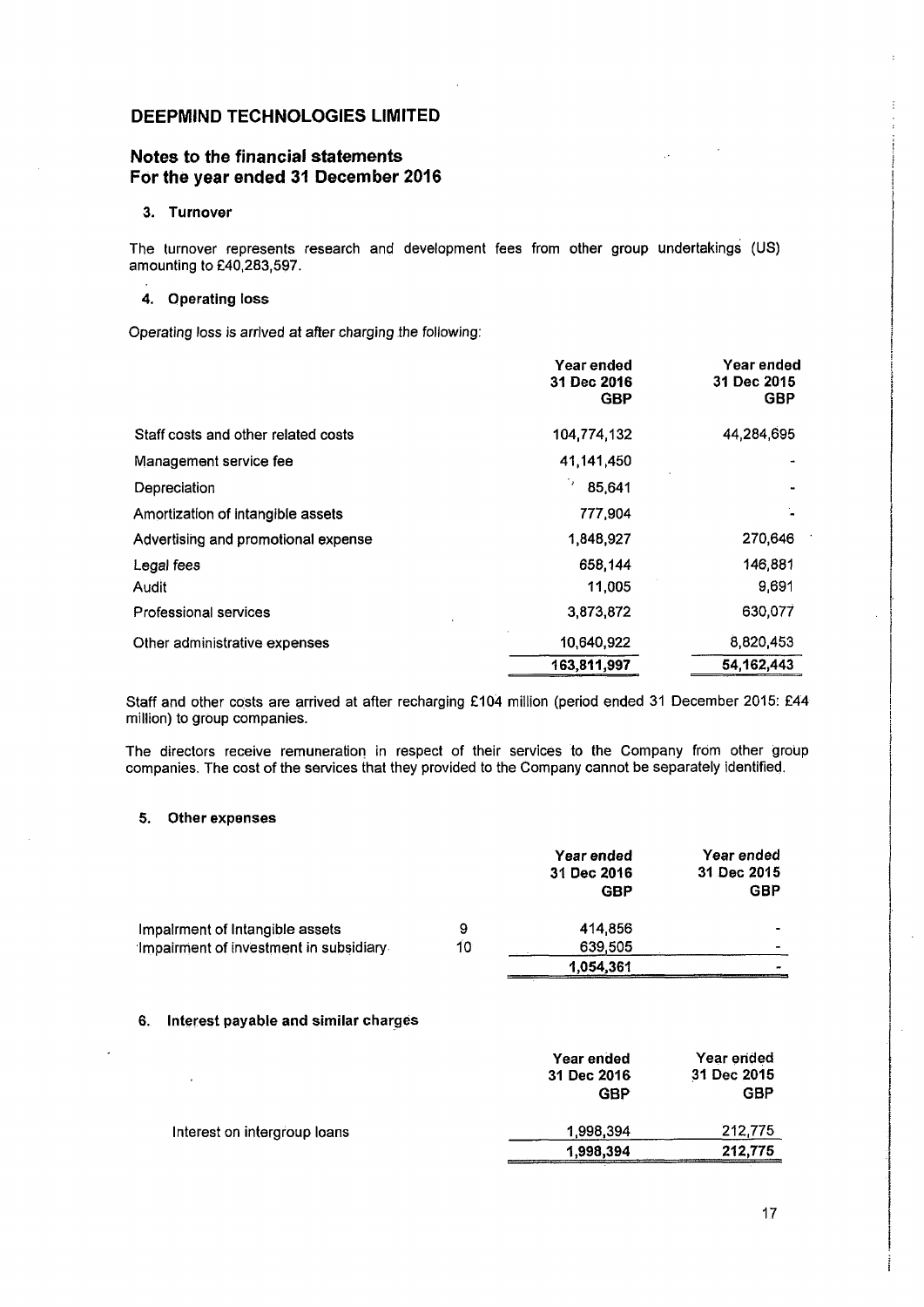## Notes to the financial statements For the year ended 31 December 2016

- 7. Taxation
- Current tax:

| Year ended                       | Year ended<br>31 Dec 2015                |
|----------------------------------|------------------------------------------|
| <b>GBP</b>                       | <b>GBP</b>                               |
|                                  |                                          |
| 14,428,739                       |                                          |
| 18,181,109                       |                                          |
| 32,609,848                       |                                          |
|                                  |                                          |
| Year ended<br>31 Dec 2016<br>GBP | Year ended<br>31 Dec 2015<br>GBP         |
|                                  | 54,375,218                               |
|                                  |                                          |
| 25,311,094                       | 11,009,119                               |
|                                  |                                          |
|                                  |                                          |
| 467,636                          |                                          |
| (10, 798, 265)                   | (33, 585)                                |
| (84,090)                         | (10, 975, 534)                           |
| 32,609,848                       |                                          |
|                                  | 31 Dec 2016<br>126,555,467<br>17,713,473 |

Subsequent to year end the following events occurred which have been adjusted for in the financial statements:

The Company surrendered its losses as group relief to another group undertaking; and

The HMRC repaid the R&D tax credit relating to year ended 31 December 2013 of £467,636 in July 2017.

## Factors affecting future tax charges

A change to the UK corporation tax rate was announced in the Budget on 16 March 2016 to reduce the rate to 17% from 1 April 2020. Changes to reduce the UK corporation tax to 19% from 1 April 2017 and 'to 18% from <sup>1</sup> April 2020 had already been substantively enacted on 26 October 2015.

ļ.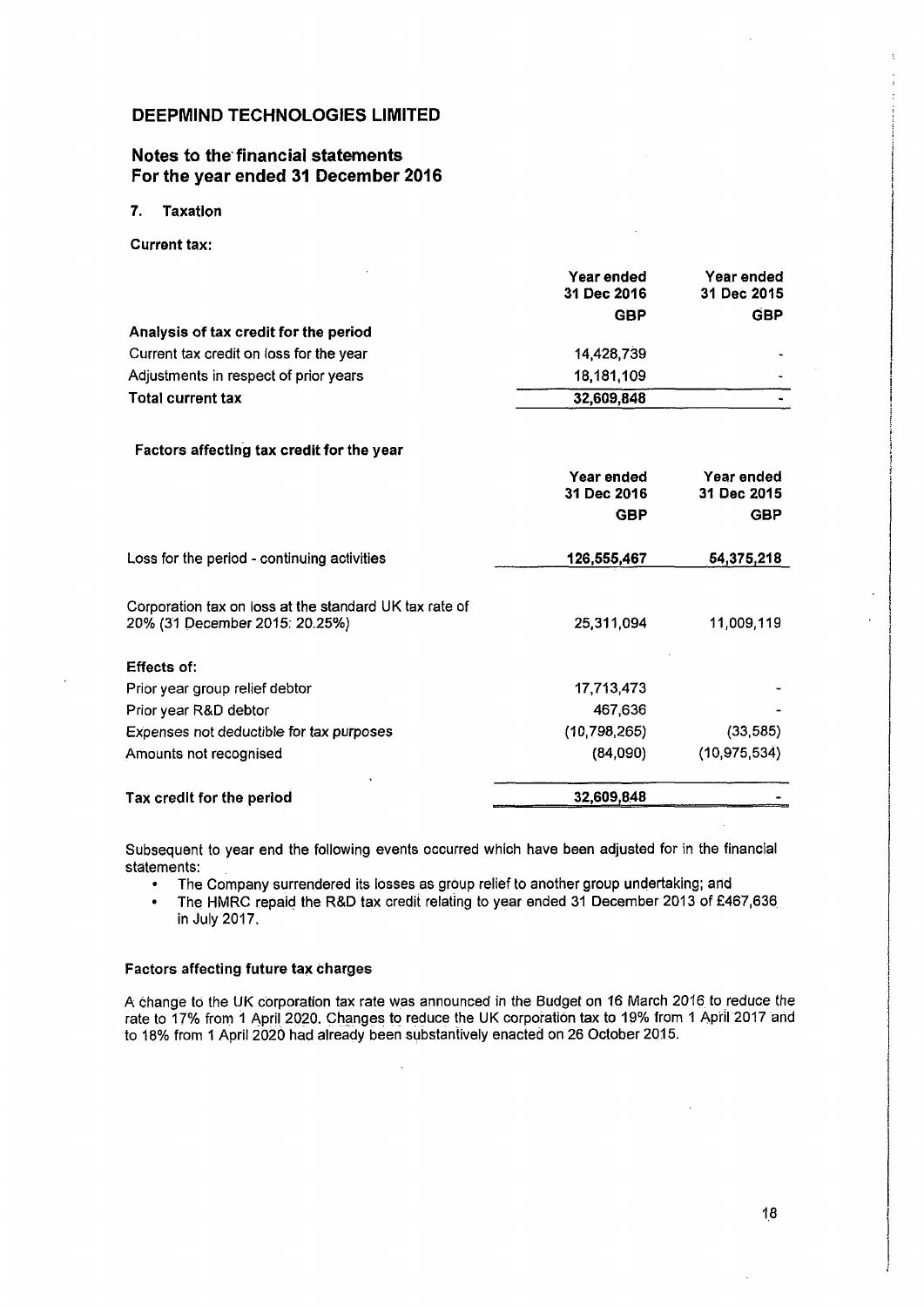## Notes to the financial statements For the year ended 31 December 2016

## 8. Tangible assets

| DEEPMIND TECHNOLOGIES LIMITED                                            |                           |                                    |                          |
|--------------------------------------------------------------------------|---------------------------|------------------------------------|--------------------------|
| Notes to the financial statements<br>For the year ended 31 December 2016 |                           |                                    |                          |
| 8.<br>Tangible assets                                                    |                           |                                    |                          |
|                                                                          |                           |                                    |                          |
|                                                                          | Information<br>technology | <b>Construction in</b><br>progress | Total                    |
|                                                                          | assets<br><b>GBP</b>      | <b>GBP</b>                         | <b>GBP</b>               |
| Cost<br>As at 1 January 2016                                             |                           |                                    |                          |
| Additions                                                                | 481,387                   | 69,604                             | 550,991                  |
| As at 31 December 2016                                                   | 481,387                   | 69,604                             | 550,991                  |
| Depreciation                                                             |                           |                                    |                          |
| As at 1 January 2016<br>Charge for the year                              | 85,641                    |                                    | 85,641                   |
| As at 31 December 2016                                                   | 85,641                    | $\overline{a}$                     | 85,641                   |
| Net book value                                                           |                           |                                    |                          |
| At 31 December 2016                                                      | 395,746                   | 69,604                             | 465,350                  |
| Intangible assets<br>9.                                                  |                           |                                    |                          |
|                                                                          |                           | Patents and acquired<br>technology | <b>Total</b>             |
|                                                                          |                           | <b>GBP</b>                         | <b>GBP</b>               |
| Cost<br>At 1 January 2016                                                |                           |                                    |                          |
| Additions during year<br>At 31 December 2016                             |                           | 1,192,760<br>1,192,760             | 1,192,760<br>1,192,760   |
|                                                                          |                           |                                    |                          |
| Amortisation and impairment<br>At 1 January 2016                         |                           |                                    |                          |
| Amortisation for the year<br>Impairment during the year                  |                           | (777, 904)<br>(414, 856)           | (777, 904)<br>(414, 856) |
| At 31 December 2016                                                      |                           |                                    |                          |
| Net book value<br>At 31 December 2016                                    |                           |                                    |                          |

Duririg the year, the Company purchased technology for £1,192,760 of which £842,760 acquired from a related party being Hark Health Solutions Limited. The Company impaired patents and acquired technology amounting to £414,856. This impairment was based on an estimation of the recoverable amount at the reporting date.

19

 $\mathbb{R}$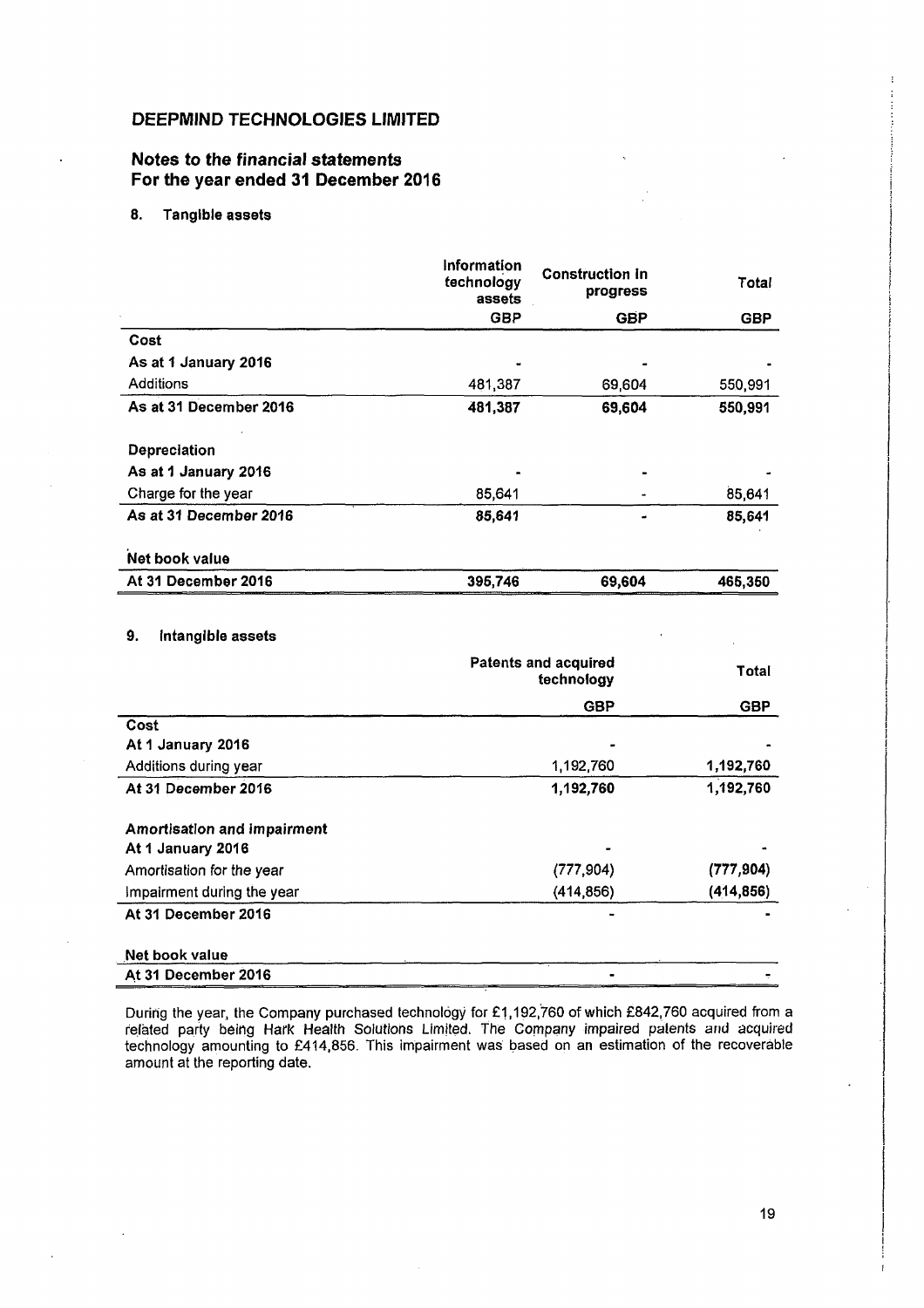## Notes to the financial statements For the year ended 31 December 2016

## 10. Investment in subsidiary

| DEEPMIND TECHNOLOGIES LIMITED                                            |                                                 |                              |
|--------------------------------------------------------------------------|-------------------------------------------------|------------------------------|
| Notes to the financial statements<br>For the year ended 31 December 2016 |                                                 |                              |
| 10. Investment in subsidiary                                             |                                                 |                              |
|                                                                          | At 31 Dec 2016<br><b>GBP</b>                    | At 31 Dec 2015<br><b>GBP</b> |
| Investments in subsidiary undertakings                                   | 765,095<br>765,095                              | ۰                            |
| a) Investments in subsidiary                                             |                                                 |                              |
|                                                                          | <b>Investments in subsidiary</b><br>undertaking | Total                        |
|                                                                          | <b>GBP</b>                                      | <b>GBP</b>                   |

## a) Investments in subsidiary

| DEEPMIND TECHNOLOGIES LIMITED                                                                                                                                                                                                                                     |                                                 |                       |
|-------------------------------------------------------------------------------------------------------------------------------------------------------------------------------------------------------------------------------------------------------------------|-------------------------------------------------|-----------------------|
| Notes to the financial statements<br>For the year ended 31 December 2016                                                                                                                                                                                          |                                                 |                       |
| 10. Investment in subsidiary                                                                                                                                                                                                                                      |                                                 |                       |
|                                                                                                                                                                                                                                                                   | At 31 Dec 2016<br><b>GBP</b>                    | At 31 Dec 2015<br>GBP |
| Investments in subsidiary undertakings                                                                                                                                                                                                                            | 765,095<br>765,095                              |                       |
|                                                                                                                                                                                                                                                                   |                                                 |                       |
| a) Investments in subsidiary                                                                                                                                                                                                                                      |                                                 |                       |
|                                                                                                                                                                                                                                                                   | <b>Investments in subsidiary</b><br>undertaking | Total                 |
| Cost                                                                                                                                                                                                                                                              | <b>GBP</b>                                      | <b>GBP</b>            |
| At 1 January 2016<br>Additions during year (b)                                                                                                                                                                                                                    | 1,404,600                                       | 1,404,600             |
| At 31 December 2016                                                                                                                                                                                                                                               | 1,404,600                                       | 1,404,600             |
| <b>Impairment</b>                                                                                                                                                                                                                                                 |                                                 |                       |
| At 1 January 2016<br>Impairment for the year                                                                                                                                                                                                                      | (639, 505)                                      | (639, 505)            |
| At 31 December 2016                                                                                                                                                                                                                                               | (639, 505)                                      | (639, 505)            |
| Net book value<br>At 31 December 2016                                                                                                                                                                                                                             | 765,095                                         | 765,095               |
| At 31 December 2015                                                                                                                                                                                                                                               |                                                 |                       |
| In April 2016, the Company acquired the entire share capital of Hark Health Solutions Limited, a<br>company incorporated in the United Kingdom, for cash consideration of £1.4 million. At 31 December<br>2016, the value of investment was impaired by £639,505. |                                                 |                       |
| b) Additions during the year                                                                                                                                                                                                                                      |                                                 |                       |

## b) Additions during the year

| <b>Impairment</b>       |                                                                                         |                          |                        |                |
|-------------------------|-----------------------------------------------------------------------------------------|--------------------------|------------------------|----------------|
| At 1 January 2016       |                                                                                         |                          |                        |                |
| Impairment for the year |                                                                                         |                          | (639, 505)             | (639, 505)     |
| At 31 December 2016     |                                                                                         |                          | (639, 505)             | (639, 505)     |
| Net book value          |                                                                                         |                          |                        |                |
| At 31 December 2016     |                                                                                         |                          | 765,095                | 765,095        |
| At 31 December 2015     |                                                                                         |                          |                        |                |
|                         | 2016, the value of investment was impaired by £639,505.<br>b) Additions during the year |                          |                        |                |
| Date                    |                                                                                         |                          |                        | Value Invested |
| acquired                | <b>Company Name</b>                                                                     | <b>Type</b>              | <b>Proportion held</b> | <b>GBP</b>     |
| 14 Apr 2016             | <b>Hark Health Solutions</b><br>Limited                                                 | Acquisition of<br>shares | 100%                   | 1,404,600      |
| <b>Debtors</b>          |                                                                                         |                          |                        |                |
| 11.                     |                                                                                         |                          | At 31 Dec 2016         | At 31 Dec 2015 |
|                         |                                                                                         |                          | <b>GBP</b>             | <b>GBP</b>     |
|                         | Amounts owed by group undertakings                                                      |                          | 30,599,664             | 20,399,776     |
| <b>VAT Receivable</b>   |                                                                                         |                          | 20,305,457<br>467,636  | 3,300,742      |
| Other debtors           | <b>Corporation Tax Receivable</b>                                                       |                          | 174,561<br>51,547,318  | 23,700,518     |

 $\bar{a}$ 

 $\mathbf{I}$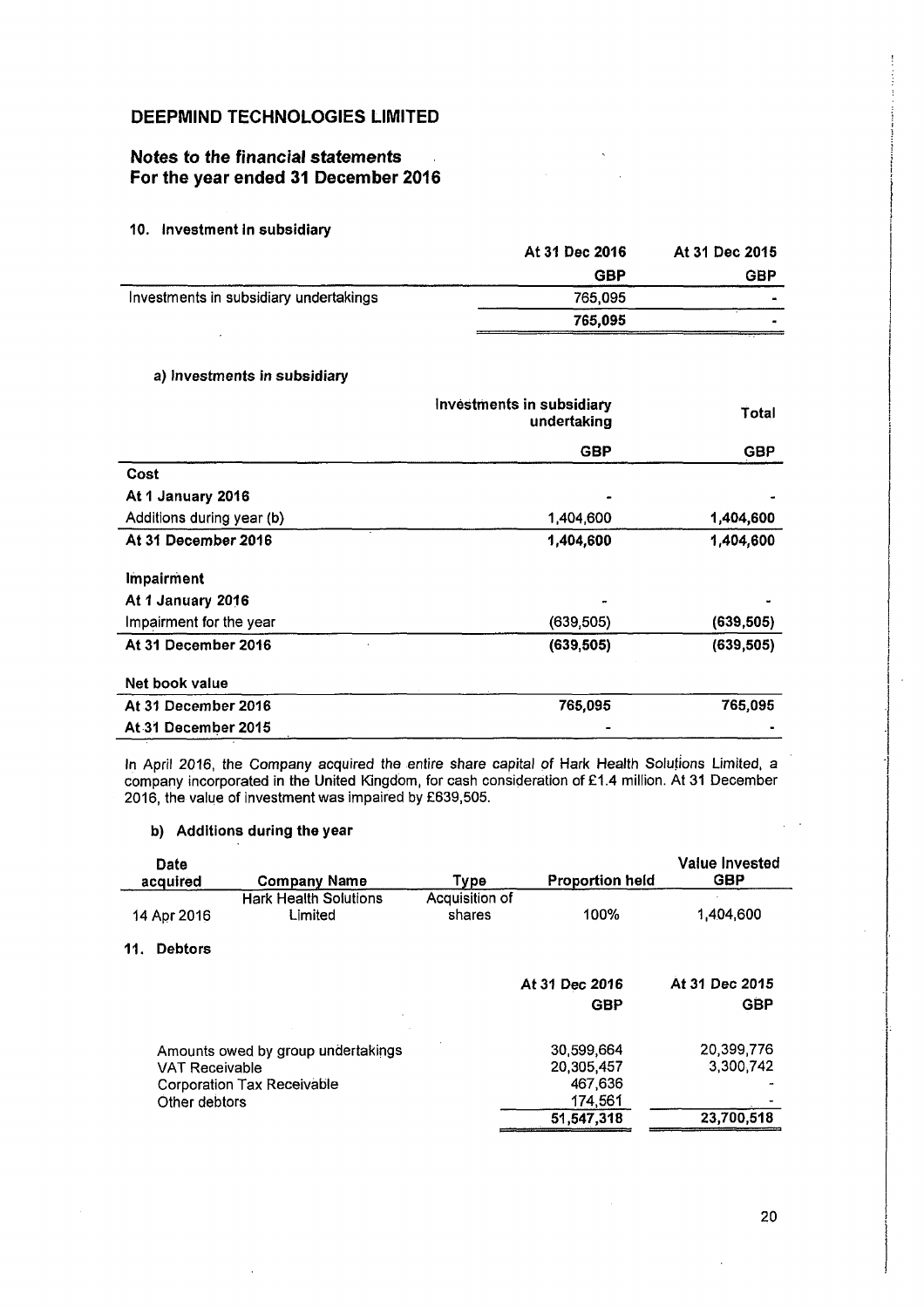## Notes to the financial statements For the year ended <sup>31</sup> December2016

#### 12. Creditors: amount falling due within one year

| EPMIND TECHNOLOGIES LIMITED                                                                                                                                                                         |                              |                              |
|-----------------------------------------------------------------------------------------------------------------------------------------------------------------------------------------------------|------------------------------|------------------------------|
| es to the financial statements<br>the year ended 31 December 2016                                                                                                                                   |                              |                              |
| Creditors: amount falling due within one year                                                                                                                                                       |                              |                              |
|                                                                                                                                                                                                     | At 31 Dec 2016<br><b>GBP</b> | At 31 Dec 2015<br>GBP        |
| Amounts owed to group companies<br>Loan from Intercompany and Interest accrued                                                                                                                      | 77,701,261                   | 19,995,471<br>81,212,775     |
| Trade creditors<br>Accruals<br>Other creditors                                                                                                                                                      | 722,575<br>563,633           |                              |
|                                                                                                                                                                                                     | 78,987,469                   | 18,712<br>101,226,958        |
| Loan carries interest equal to 12 month GBP LIBOR + 1% per annum i.e. 2.04% in 2015. All other<br>ints and creditors are non-interest bearing and are settled within the Company's normal operating |                              |                              |
| Creditors: amount falling due after one year                                                                                                                                                        |                              |                              |
|                                                                                                                                                                                                     | At 31 Dec 2016<br><b>GBP</b> | At 31 Dec 2015<br><b>GBP</b> |
| Loan from Intercompany and Interest accrued                                                                                                                                                         | 141,301,047                  |                              |

The Loan carries interest equal to <sup>12</sup> month GBP LIBOR <sup>+</sup> 1% per annum i.e. 2.04% in 2015. All other amounts and creditors are non-interest bearing and are settled within the Company's normal operating cycle.

## 13. Creditors: amount falling due after one year

|                                             | At 31 Dec 2016<br>GBP | At 31 Dec 2015<br>GBP    |
|---------------------------------------------|-----------------------|--------------------------|
| Loan from Intercompany and Interest accrued | 141.301.047           | $\overline{\phantom{a}}$ |
|                                             | 141,301,047           |                          |

The weighted average effective interest rate for loans and borrowings due from related companies for the year ended 31 December 2016 is 1.91% p.a. (2015: 2.04% p.a.). The loans are repayable no later than 15 November 2018.

Loan from Intercompany and Interest accrued of £81.2 million for the year ended 31 December 2015 previously classified under 'Creditors: amount falling due within one year'.

## 14: Called up share capital

|                                            | At 31 Dec 2016 | At 31 Dec 2015 |
|--------------------------------------------|----------------|----------------|
| Allotted, called up and fully paid         | GBP            | <b>GBP</b>     |
| 16,406,358 Ordinary shares of £0.0001 each | 1.641          | 1.641          |

There were no movements in the Company's ordinary shares during the year (31 December 2015: none).

#### 15. Contingent liabilities

From time to time matters may arise which could result in a contingentliability. The Company is of the position that there are no contingent liabilities, which require disclosure as at 31 December 2016.

L